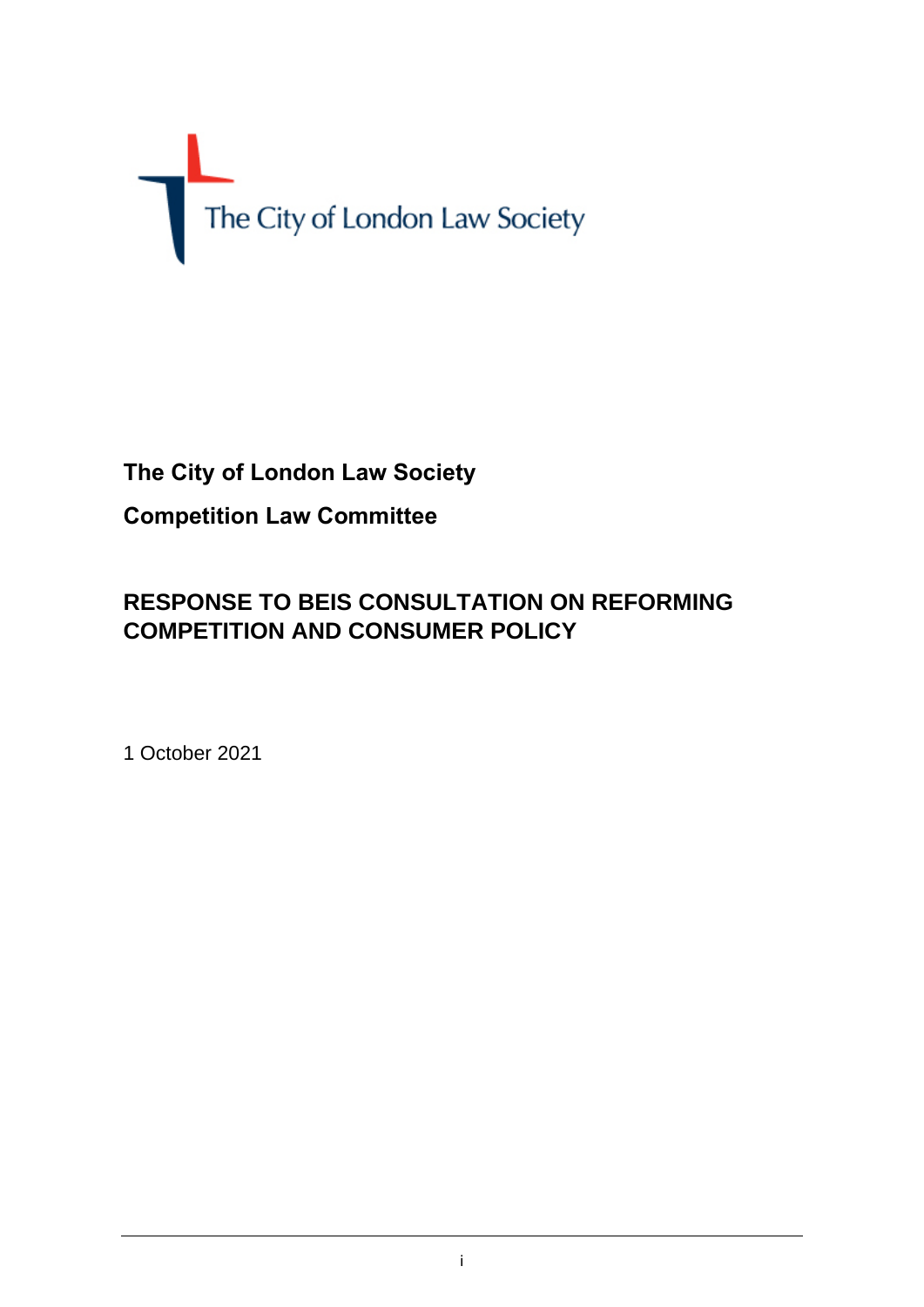# **Table of Contents**

| <b>Contents</b><br>Page |                                                                                                                                                                                        |  |
|-------------------------|----------------------------------------------------------------------------------------------------------------------------------------------------------------------------------------|--|
|                         |                                                                                                                                                                                        |  |
|                         |                                                                                                                                                                                        |  |
| 1                       | What are the metrics and indicators the CMA and Government could use to better                                                                                                         |  |
| $\overline{2}$          | Should the CMA have a power to obtain evidence specifically for the purpose of advising                                                                                                |  |
| 3                       | Should Government provide more detailed and regular strategic steers to the CMA?  5                                                                                                    |  |
|                         |                                                                                                                                                                                        |  |
| 4                       | Should the CMA be empowered to impose certain remedies at the end of a market study                                                                                                    |  |
| 5                       | Alternatively, should the existing market study and market investigation system be replaced                                                                                            |  |
| 6                       | Should Government enable the CMA to impose interim measures from the beginning of a                                                                                                    |  |
| 7                       | Should Government enable the CMA to accept binding commitments at any stage in the                                                                                                     |  |
| 8                       | Will Government's proposed reforms help deliver effective and versatile remedies for the                                                                                               |  |
| 9                       | What other reforms would help deliver more efficient, flexible, and proportionate market                                                                                               |  |
|                         |                                                                                                                                                                                        |  |
| 10                      | Should the current jurisdictional tests for the CMA's merger control investigations be<br>revised? If so, what are your views on the proposed changes to the jurisdictional tests?  12 |  |
| 11                      | Are there additional or alternative reforms to the current jurisdictional tests for the CMA's<br>merger control investigations that Government should be considering? 13               |  |
| 12                      | What reforms are required to the CMA's merger investigation procedures to deliver more                                                                                                 |  |
| 13                      | Should the CMA Panel be retained, but reformed as proposed above? Are there other                                                                                                      |  |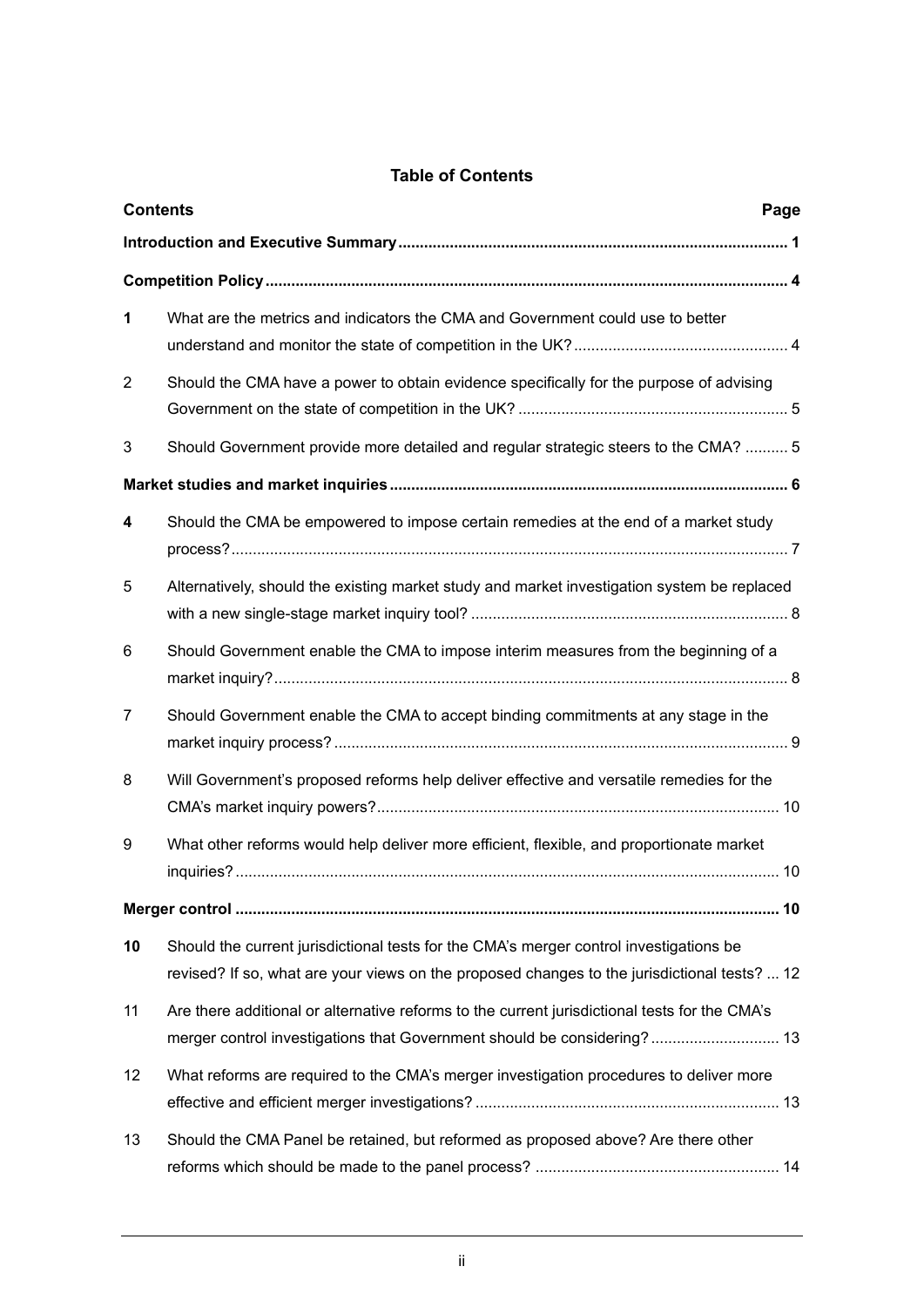| 14 | Should the jurisdictional requirements of the Chapter I and Chapter II prohibitions be<br>changed so that they apply to all anticompetitive agreements which are, or are intended to                                                                                                                                                                                |  |
|----|---------------------------------------------------------------------------------------------------------------------------------------------------------------------------------------------------------------------------------------------------------------------------------------------------------------------------------------------------------------------|--|
|    | be, implemented in the UK, or have, or are likely to have, direct, substantial, and<br>foreseeable effects within the UK, and conduct which amounts to abuse of a dominant<br>position in a market, regardless of the geographical location of that market? 16                                                                                                      |  |
| 15 | Should the immunities for small agreements and conduct of minor significance be revised so<br>that they apply only to businesses with an annual turnover of less than £10 million? 16                                                                                                                                                                               |  |
| 16 | If the immunity thresholds are revised for agreements of minor significance, should the<br>immunity apply to (a) any business which is party to an agreement and which has an annual<br>turnover of less than £10 million or b) only to agreements to which all the businesses that                                                                                 |  |
| 17 | Will the reforms being considered by Government improve the effectiveness of the CMA's<br>tools for identifying and prioritising investigation? In particular, will providing holders of full<br>immunity in the public enforcement process, with additional immunity from liability for<br>damages caused by the cartel help incentivise leniency applications? 16 |  |
| 18 | Will the CMA's interim measures tool in Competition Act investigations be made more<br>effective by (a) changing the procedures for issuing decisions and/or (b) changing the                                                                                                                                                                                       |  |
| 19 | Will the reforms in paragraphs 1.170 to 1.174 improve the effectiveness of the CMA's tools<br>for gathering evidence in Competition Act investigations? Are there other reforms                                                                                                                                                                                     |  |
|    |                                                                                                                                                                                                                                                                                                                                                                     |  |
| 20 | Will Government's proposals for the use of Early Resolution Agreements help to bring<br>complex Chapter II cases to a close more efficiently? Do Government's proposals provide<br>the right balance of incentives between early resolution and deterrence? 19                                                                                                      |  |
| 21 | Will Government's proposals to protect documents prepared by a business in order to seek<br>approval for, and operate, a voluntary redress scheme from disclosure in civil litigation                                                                                                                                                                               |  |
| 22 | Will Government's proposed reforms help to speed up the CMA's access to file process and                                                                                                                                                                                                                                                                            |  |
| 23 | Should Government remove the requirements in the CMA Rules on the decision-makers for                                                                                                                                                                                                                                                                               |  |
|    |                                                                                                                                                                                                                                                                                                                                                                     |  |
| 24 | What is the appropriate level of judicial scrutiny for decisions by the CMA in Competition Act                                                                                                                                                                                                                                                                      |  |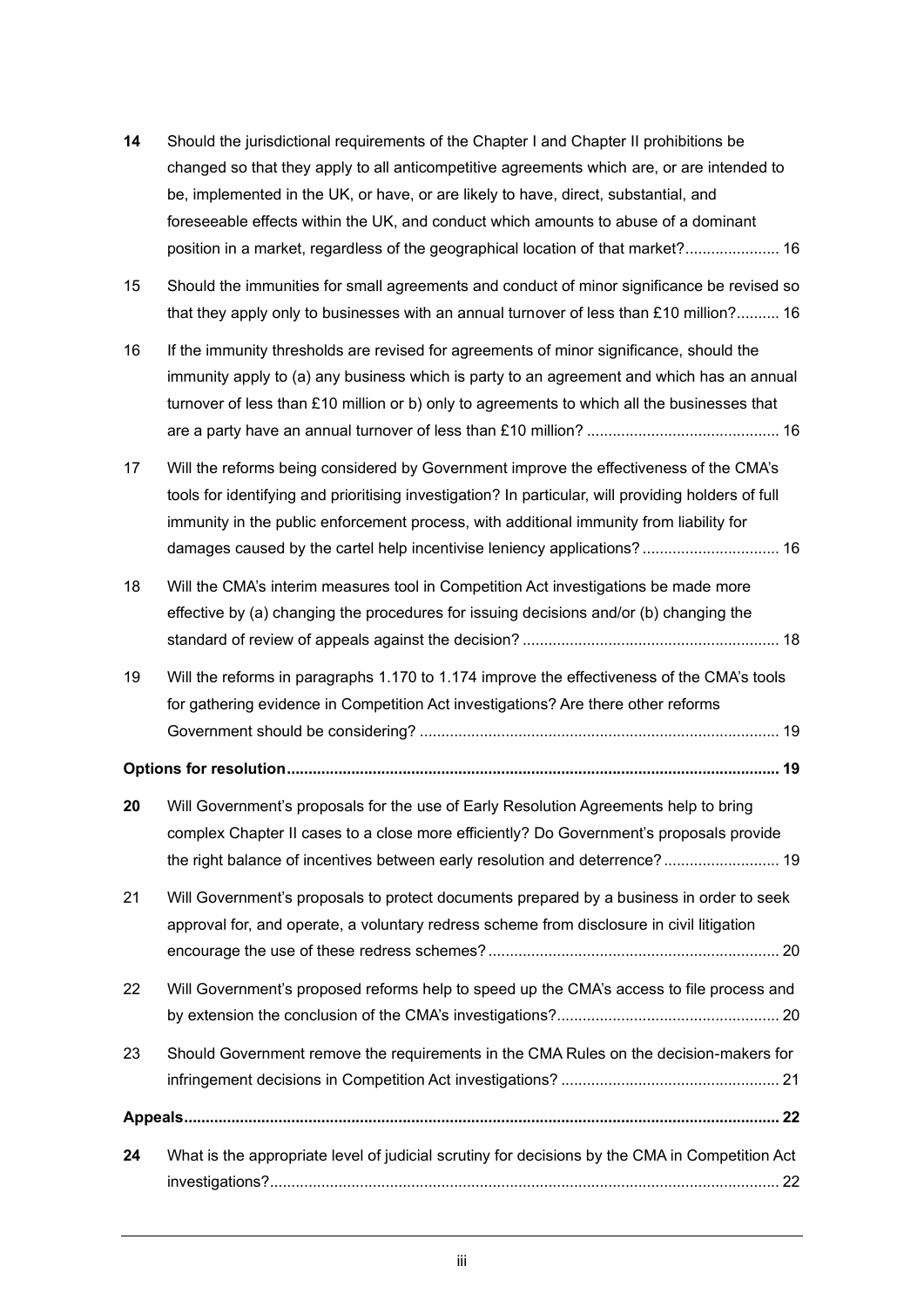| 25 | What is the appropriate level of judicial scrutiny for decisions by the CMA in relation to non-<br>compliance with investigative and enforcement powers, including information requests and |  |
|----|---------------------------------------------------------------------------------------------------------------------------------------------------------------------------------------------|--|
|    |                                                                                                                                                                                             |  |
| 26 | Are there reforms which fall outside the scope of Government's recent statutory review of                                                                                                   |  |
|    | the 2015 amendments to the Tribunal's rules which would increase the efficiency of the                                                                                                      |  |
|    |                                                                                                                                                                                             |  |
|    |                                                                                                                                                                                             |  |
| 27 | Will the new investigative powers proposed help the CMA to conclude its investigations                                                                                                      |  |
|    | more quickly? Are the proposed penalty caps set at the right level? Are there other reforms                                                                                                 |  |
|    | to the CMA's evidence gathering powers which Government should be considering?  24                                                                                                          |  |
| 28 | Will the new enforcement powers proposed improve compliance? Are the proposed penalty                                                                                                       |  |
|    | caps at the right level? Are there other reforms to the CMA's enforcement powers which                                                                                                      |  |
|    |                                                                                                                                                                                             |  |
| 29 | What conditions should apply to the CMA's use of investigative assistance powers to obtain                                                                                                  |  |
|    |                                                                                                                                                                                             |  |
|    |                                                                                                                                                                                             |  |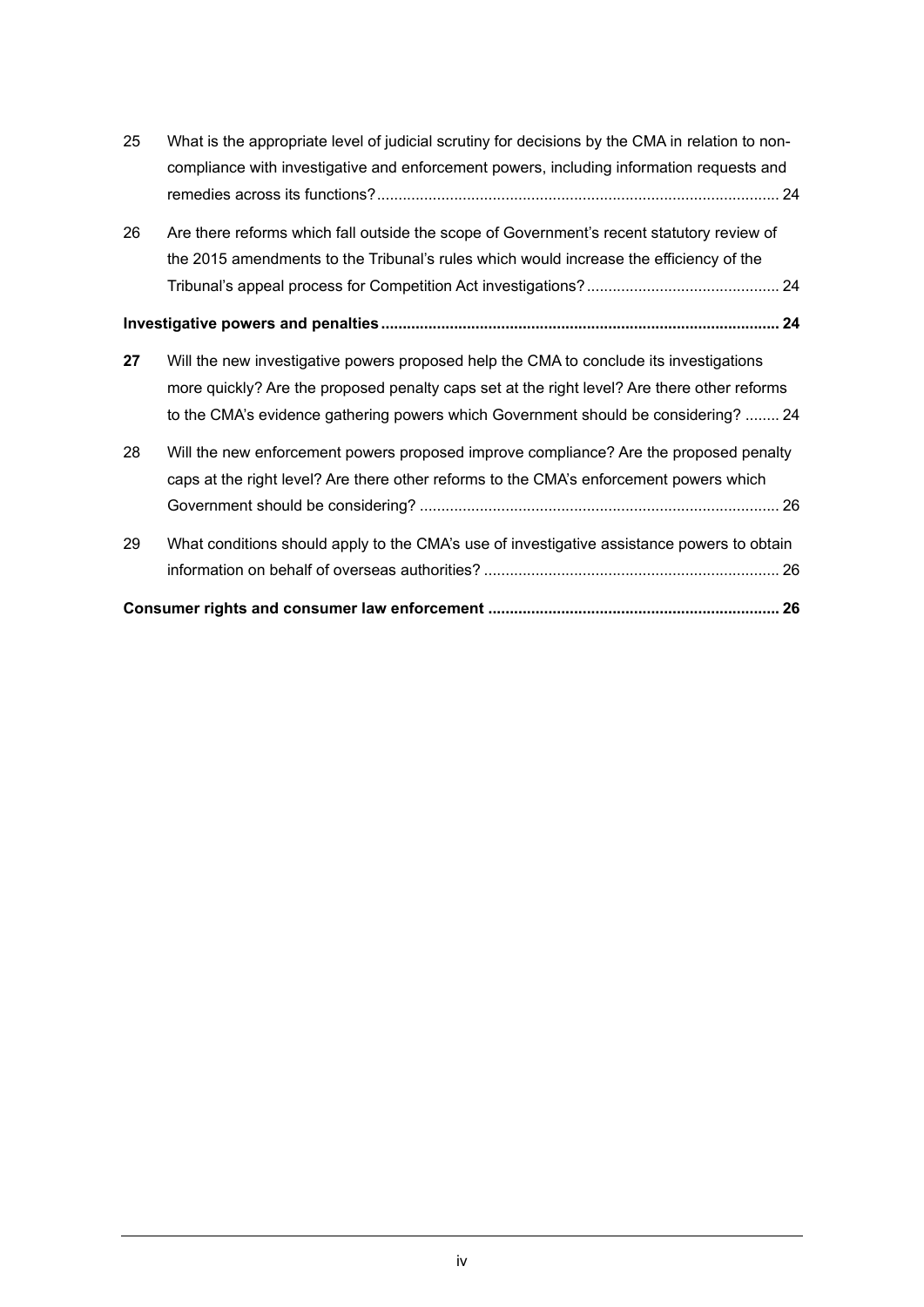#### **Introduction and Executive Summary**

- (1) This paper is submitted by the Competition Law Committee of the City of London Law Society ("**CLLS**") in response to the Department for Business, Energy & Industrial Strategy's consultation on Reforming Consumer and Competition Policy (the "**Consultation**"), published on 20 July 2021.
- (2) The CLLS represents approximately 17,000 City solicitors through individual and corporate membership including some of the largest international law firms in the world. The Competition Law Committee (the "**Committee**") comprises leading solicitors specialising in UK and EU competition law in a number of law firms based in the City of London, who act for UK and international businesses, financial institutions, and regulatory and government bodies in relation to competition law matters. Members of the Committee represent both complainants and those companies under investigation by regulators.
- (3) The CLLS aims to ensure that the UK competition law regime:
	- works efficiently and effectively to promote competition and encourage inward investment;
	- protects and enhances consumer benefit; and
	- respects the rule of law and companies' rights of defence.
- (4) The Competition Law Committee members responsible for the preparation of this response are:

**Robert Bell**, Partner, Rosenblatt Ltd (Chairman, CLLS Competition Law Committee)

**Nicole Kar**, Partner, Linklaters LLP (Chair Designate, CLLS Competition Law Committee)

**Ian Giles**, Partner, Norton Rose Fulbright LLP (Secretary to the Committee)

**Charles Bankes**, Partner, Simmons & Simmons LLP

**Jenine Hulsmann**, Partner, Weil, Gotshal & Manges LLP

**Isabel Taylor**, Partner, Slaughter and May

- (5) The Committee welcomes this opportunity to comment on BEIS' proposals, and following the submission of this response, the Committee would be pleased to assist BEIS as it develops the proposals and any draft legislation.
- (6) This response primarily focuses on the competition policy reform proposals set out in the Consultation in light of the collective expertise of the Committee members. It also offers a number of general observations in relation to the proposed consumer rights and consumer law enforcement reforms.

#### **Proposed reforms to the competition regime**

(7) As Government notes, effective competition within the UK – and effective enforcement of anti-competitive behaviour – is crucial for driving innovation, productivity, and consumer welfare in a market economy. The Committee is committed to ensuring the UK's competition regime is fit for purpose in the twenty-first century and that the reforms of both competition and consumer regimes will further Government's goal of 'building back better' from the Covid-19 pandemic.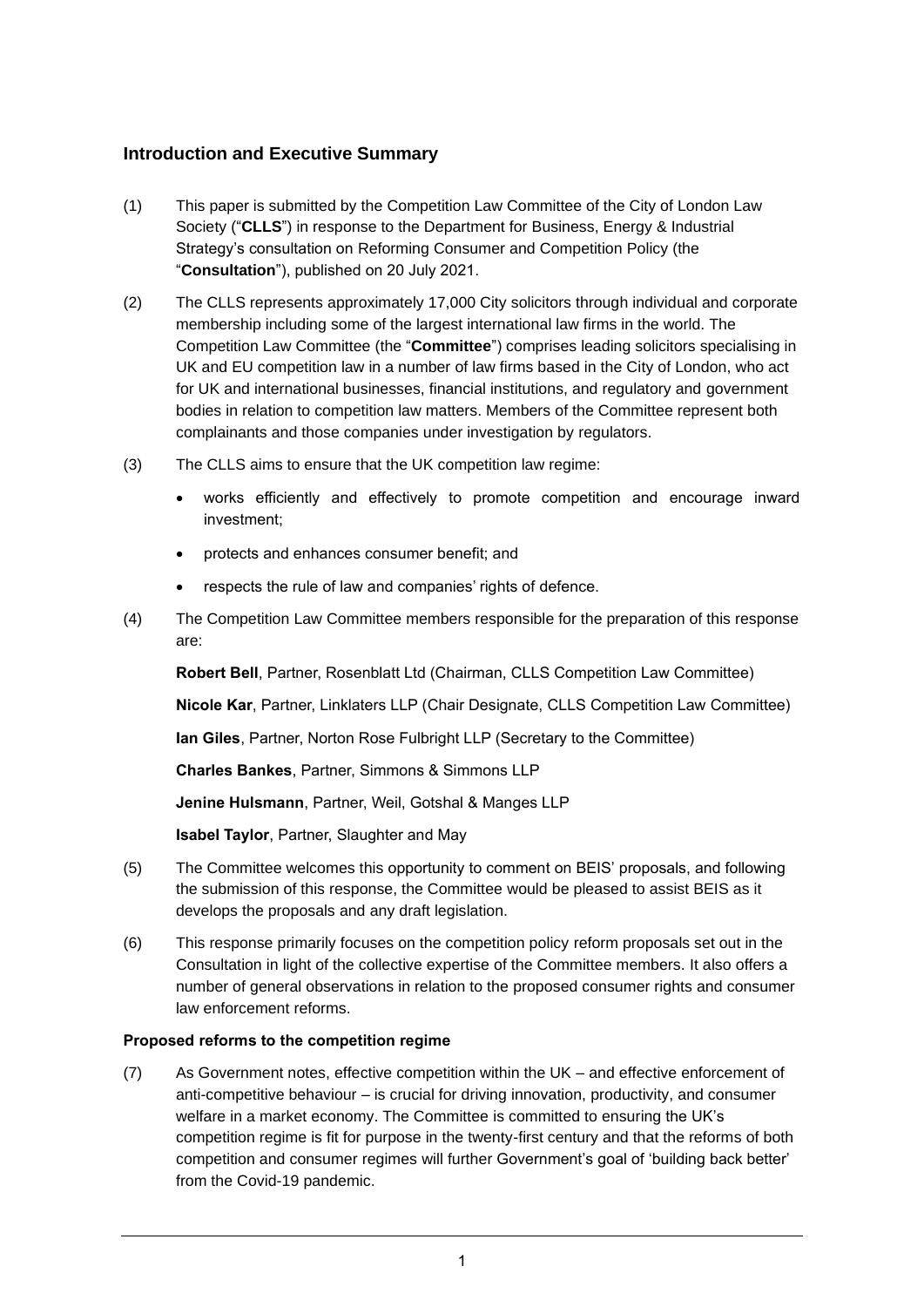- (8) The Committee firmly believes that it is in the best interests of everyone whether consumers, businesses, investors, or Government that the UK has a strong and effective competition regime; a regime that is clear, well-balanced, and characterised by regulatory impartiality and independence. The Competition and Markets Authority (the "CMA"),<sup>1</sup> as the primary competition agency in the UK plays a critical role in creating and maintaining the regime. The CMA has, to date, been widely viewed as a leading antitrust regulator internationally, but this reputation cannot be taken for granted.
- (9) Indeed, the Committee has real concerns that a number of the proposed reforms risk materially damaging key aspects of what makes the UK economy attractive for investment (both domestic and from abroad). This is particularly the case given the increasingly interventionist, and burdensome regulatory approach adopted by the CMA, and the erosion of the safeguard that has historically been provided by the 'fresh pair of eyes' in Phase 2, which has been substantially eroded since the merger of the OFT and CC. <sup>2</sup> The Committee does not support increasing the CMA's enforcement capabilities without appropriate checks and balances in place. Moreover, the proposed reforms do not address many of the existing problems within the regime and, consequently, are unlikely to achieve the desired outcomes. The Committee's concerns are set out in detail below but, in particular, we would highlight:
	- **Regulatory independence**: the foundation of the CMA's reputation and its integrity as a regulator is its evidence-based approach to regulation and enforcement, and its independence from Government and political pressures. Increasing Government involvement and political direction risks compromising that independence (or at least the perception of that independence). This is especially concerning when considered in conjunction with other possible reforms, such as more limited judicial oversight of the CMA's decision-making process. It is crucial that any Government 'steer' only shapes resourcing *priorities* and does not determine or prejudge *outcomes*.
	- **Interim measures ("IMs")**: the Committee recognises the importance of ensuring that consumer harm, poorly functioning markets and anticompetitive conduct is remedied as soon as possible. However, speed must not come at the expense of good quality, evidence-based decisions. In particular, the imposition of IMs is a drastic step with potentially very serious commercial and reputational consequences for businesses (and this can be the case even if the IMs are designed to maintain the status quo ante). It is, therefore, appropriate that the CMA must be able to demonstrate that it has sufficient evidence to merit such measures. This is crucial when investigating allegations of anticompetitive conduct, but even more so during market inquiries, not least as there is no allegation that market participants have acted unlawfully. It is also noted that there is no compensation available if ultimately unjustified measures cause real harm to businesses affected by the IMs.
	- **Judicial scrutiny**: as with IMs, the Committee is concerned that a desire to speed up regulatory processes is being used to justify a reduction in the level of judicial scrutiny of the CMA's decisions. The Committee has previously provided detailed evidence demonstrating that the appeals process is not the cause of lengthy cases (see Annexes

Where applicable, references to the CMA also include sector regulators where they exercise competition powers (including the FCA, Ofgem, Ofwat, Ofcom, etc.).

<sup>2</sup> The Committee's concern reflects the experience of many Committee members that inward investment decisions by firms are being increasingly affected by an increasingly negative perception of a cumbersome and unpredictable regulatory environment in the UK.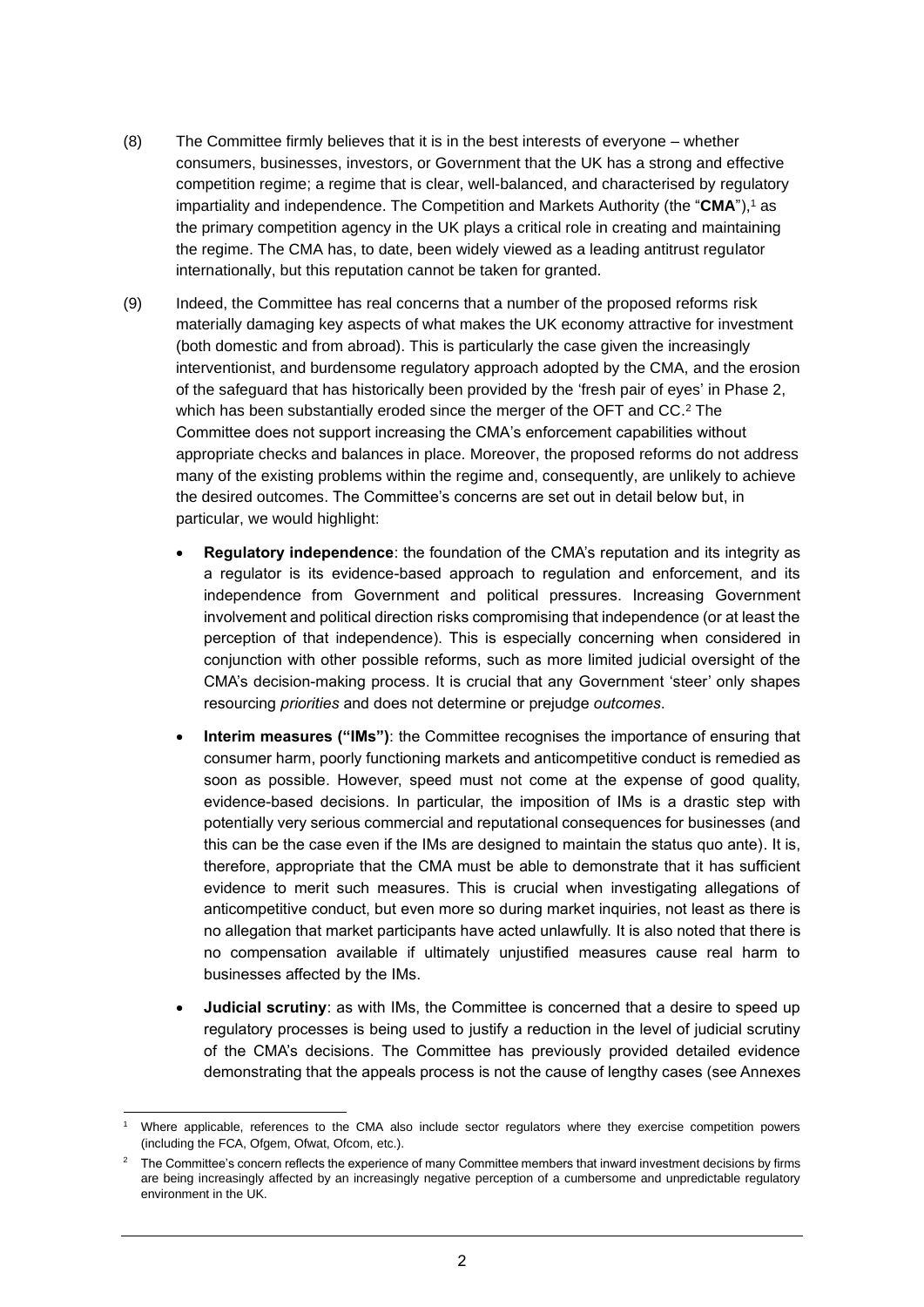1 - 3). <sup>3</sup> Judicial scrutiny is a critical check on the (very extensive) powers of the CMA (which is not otherwise accountable, e.g., to an electorate) and in ensuring that a robust, evidence-based outcome is reached. This is critical within a regime in which the investigator itself can impose quasi-criminal sanctions of fines of up to 10% of global turnover. <sup>4</sup> More generally, a core appeal of the UK is its robust legal and judicial system – a merger control regime (one of the legal spheres that is most on the radar of international investors) that is perceived as unfair with little legal recourse risks undermining international perceptions of the UK's post-Brexit legal system and the strength of its rule of law.

- **The current merger control regime**: the Committee does not consider that the current UK merger control regime is fit for purpose – particularly in a post-Brexit world. Unfortunately, much needed reforms to the merger regime appear to be out of scope of the Consultation in favour of further expansion of the already expansive jurisdiction of the CMA. In particular, the Committee is concerned that:
	- the merger control process has become highly complex and poorly understood by international investors and advisers – the share of supply test for jurisdictional purposes in particular has been stretched beyond all global norms for certainty and predictability, and the CMA has also flexed the interpretation of what constitutes a 'merger'. 5 Introducing an additional threshold will exacerbate an already extreme situation;
	- in part due to the CMA's application of the share of supply test, the UK's voluntary regime has effectively become quasi-mandatory – even where there is no credible possibility of a substantial lessening of competition. A mandatory regime would simplify the process and remove the unnecessary burden on business of interim enforcement orders which have become so bespoke, and derogations from them so onerous and time consuming that separate teams within legal advisers are often established to deal with these alongside the substantive case; 6
	- merger reviews, even for cases without substantive concerns, have become disproportionately burdensome for all parties – with huge document requests and significantly compressed deadlines; and
	- CMA Panels in Phase 2 merger reviews are not considered to provide a sufficiently *independent* and *impartial* second-level review or substantive challenge to the CMA case teams.<sup>7</sup>

<sup>3</sup> Annexes 1, 2 and 3 were originally prepared for, and provided to, BEIS by the Committee on 4 October 2019.

<sup>4</sup> A number of other regimes (including Australia, Canada, Ireland, New Zealand, Sweden and the US) have not pursued a solely administrative model involving a regulator who is judge, jury and executioner, and require their investigating agency to prove their case before a court.

<sup>5</sup> Competition law research 2018 (a report by ICM on behalf of the Competition and Markets Authority).

<sup>6</sup> The CMA has so far granted 52 derogations in *Breedon Group plc / Cemex Investments Limited* and 30 derogations in *FNZ / GBST*. The average number of derogations in Phase I cases that have been completed or referred since 2018 is six.

<sup>7</sup> For completeness, the Committee notes that Government is separately considering the merits of providing indicative timescales as targets for the completion of CA98 investigations in the revised strategic steer to the CMA which Government intends to consult on later this year. The Committee welcomes the opportunity to provide comments on this consultation in due course. In the meantime, however, the Committee submits that any indicative timescales from Government to the CMA regarding the duration of investigations ought to be accompanied by Government guidance on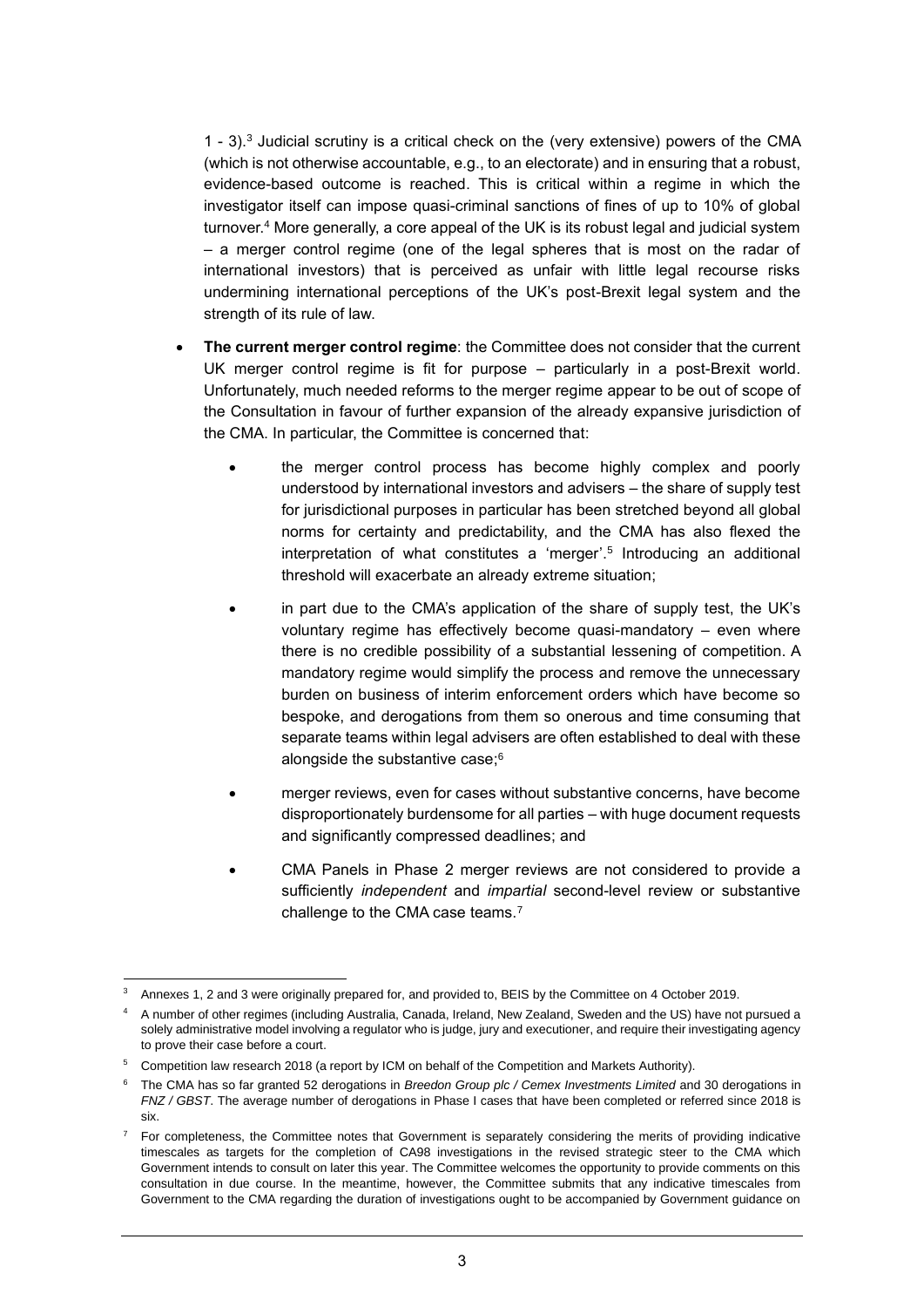• **Proposed reforms to merger control**: in line with the views expressed in (iv) above, the Committee is concerned that the proposed reforms will not be sufficient to address the underlying problems in the regime. Although the Committee welcomes the raising of the turnover threshold and the introduction of a safe harbour, these changes will not make a material difference (the turnover threshold of the safe harbour is also too low, given that thresholds are worldwide). The additional threshold for vertical mergers is unnecessary and, in any event, the proposed level of the threshold (25%) is also too low. It also does not require a transaction to have a UK nexus, which is very concerning (and inconsistent with Government's expressed desire to avoid a deluge of notifications without a substantive UK nexus). In addition, the reforms also appear to be inconsistent with the measures and scope of the proposed digital mergers regime, risking yet more ambiguity and disputed jurisdictional issues.

#### **Proposed reforms to consumer rights and consumer law enforcement**

(10) The CMA already has a consumer duty, introduced in 2013, in relation to its administration of competition law to: "*promote competition both within and without the UK for the benefit of consumers*". <sup>8</sup> By its very nature, competition law is intended to provide benefits to consumers by protecting the structure of markets, punishing infringements, and ensuring appropriate remedies. However, the Committee agrees that consumer protection law requires further attention and welcomes the proposed extension of the consumer law regime. In recent years, competition law has increasingly been used to address concerns to which it is not necessarily best suited and which are, in our view, more appropriately dealt with within the remit of consumer law. Developing a more effective consumer law regime and the CMA's competence in this area is, therefore, a welcome development.

#### **Competition Policy**

## **1 What are the metrics and indicators the CMA and Government could use to better understand and monitor the state of competition in the UK?**

- (11) The Committee refers to the report on the state of competition commissioned by the Chancellor and the Business Secretary, as published by the CMA in November 2020.<sup>9</sup> As the CMA notes in its report "*[t]here is no one metric of the level of competition in the whole economy"<sup>10</sup>* – individual metrics can offer only one perspective. We agree. It is important to consider a range of metrics – on a collective basis – to measure and monitor the state of competition (in the UK and beyond).
- (12) The metrics which informed the CMA's report are informative.<sup>11</sup> However, the Committee makes the following observations in this regard.

fair and reasonable deadlines for information-gathering in relation to the same. In practice, faster investigations are likely to result in more challenging deadlines for both sides of the equation.

<sup>&</sup>lt;sup>8</sup> Enterprise and Regulatory Reform Act 2013 s25(3).

<sup>&</sup>lt;sup>9</sup> CMA "The State of UK Competition", November 2020, accessed via The State of UK Competition [\(publishing.service.gov.uk\).](https://assets.publishing.service.gov.uk/government/uploads/system/uploads/attachment_data/file/939636/State_of_Competition_Report_Nov_2020_Final.pdf)

<sup>10</sup> Paragraph 5.

<sup>&</sup>lt;sup>11</sup> The metrics include: (i) concentration; (ii) indicators of dynamic competition; (iii) profitability and mark-ups; (iv) profit and mark-up persistence; (v) consumer surveys; (vi) high frequency data on business formation and closure during the pandemic; and (vii) data on consumer and business experiences during the pandemic.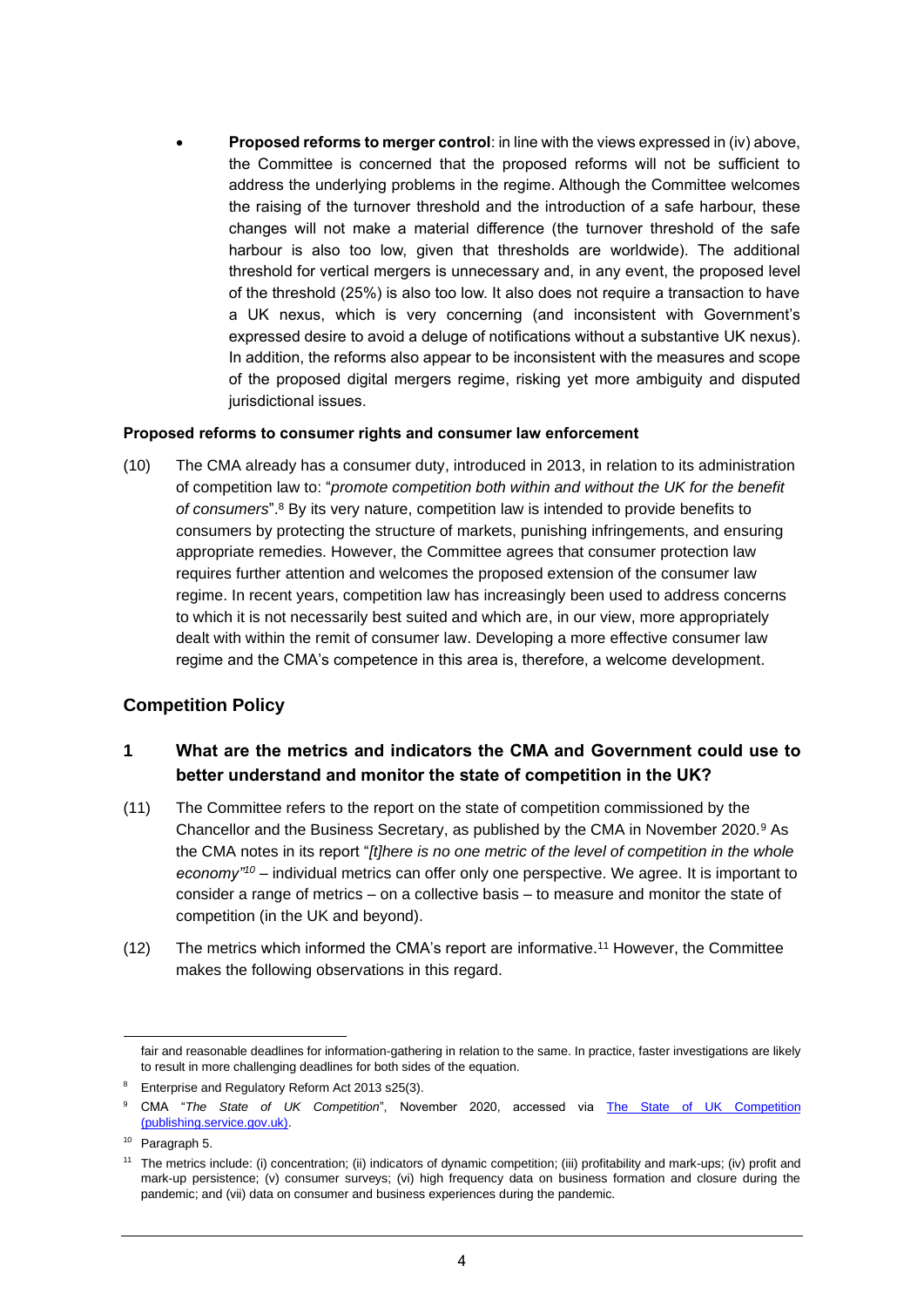- Market concentration measures are an important metric in any assessment of the state of competition. Such measures should be considered across a range of markets and industries. The Committee agrees with the findings of the CMA's report that further work should be done to better understand the trends in concentration and the factors driving these. However, market concentration is not, in itself, a determining factor and will need to be considered in conjunction with market dynamics.
- Studies on the growth of the digital economy on a regular basis would help to ensure Government is abreast of new methods of doing business and the implications these developments have not only for traditional methods but on the ways in which we assess the state of competition more generally (i.e. developments in technology may make certain metrics more or less informative).
- More extensive analysis of consumer complaints (such as those received by, for example, Which? and the Citizen's Advice Bureau) would give a useful insight when assessed within the broader range of metrics being monitored.
- In the Committee's view, any analysis into the state of competition should also take into account trade flows over time (both on a B2C but also between SMEs).

#### **2 Should the CMA have a power to obtain evidence specifically for the purpose of advising Government on the state of competition in the UK?**

- (13) The proposed expansion of the CMA's information-gathering powers across all sectors of the economy and all parts of the country is likely to materially increase regulatory burden and lead to recurring administrative challenges for businesses – particularly given the relevant metrics and indicators of interest are as yet undefined. Complying with CMA information requests during its existing inquiries is already typically an intensive, complex and onerous task for businesses. Information requests in relation to 'the state of competition' in an economic sector may be similarly challenging for businesses.
- (14) In the Committee's view, should Government seek to increase the CMA's powers in this regard due consideration must be had on the burden it will likely place on businesses with regard to the scope of information that can be requested, and the deadlines provided to respond to such requests. Care would also need to be taken not to duplicate requests from other governmental bodies, such as the Office for National Statistics.
- (15) In the Committee's view, and noting the very different context between such requests and those made during merger, CA98 or market investigations, it would therefore be wholly disproportionate to introduce penalties for non-compliance with such requests. Voluntary requests would, therefore, be more appropriate than mandatory requests.

#### **3 Should Government provide more detailed and regular strategic steers to the CMA?**

(16) The CMA has traditionally been a highly respected regulator, the foundation for which is its impartiality and independence. The proposal to increase Government involvement in the strategic CMA decisions and political direction risks compromising the CMA's independence (or the perception thereof). In order to continue to be treated as a credible enforcer by the business community *as a whole.* Firms must have a high degree of confidence in the CMA's impartiality. Accordingly, the Committee has concerns about the extent and impact of such steers in politicising the CMA and its processes. It is crucial that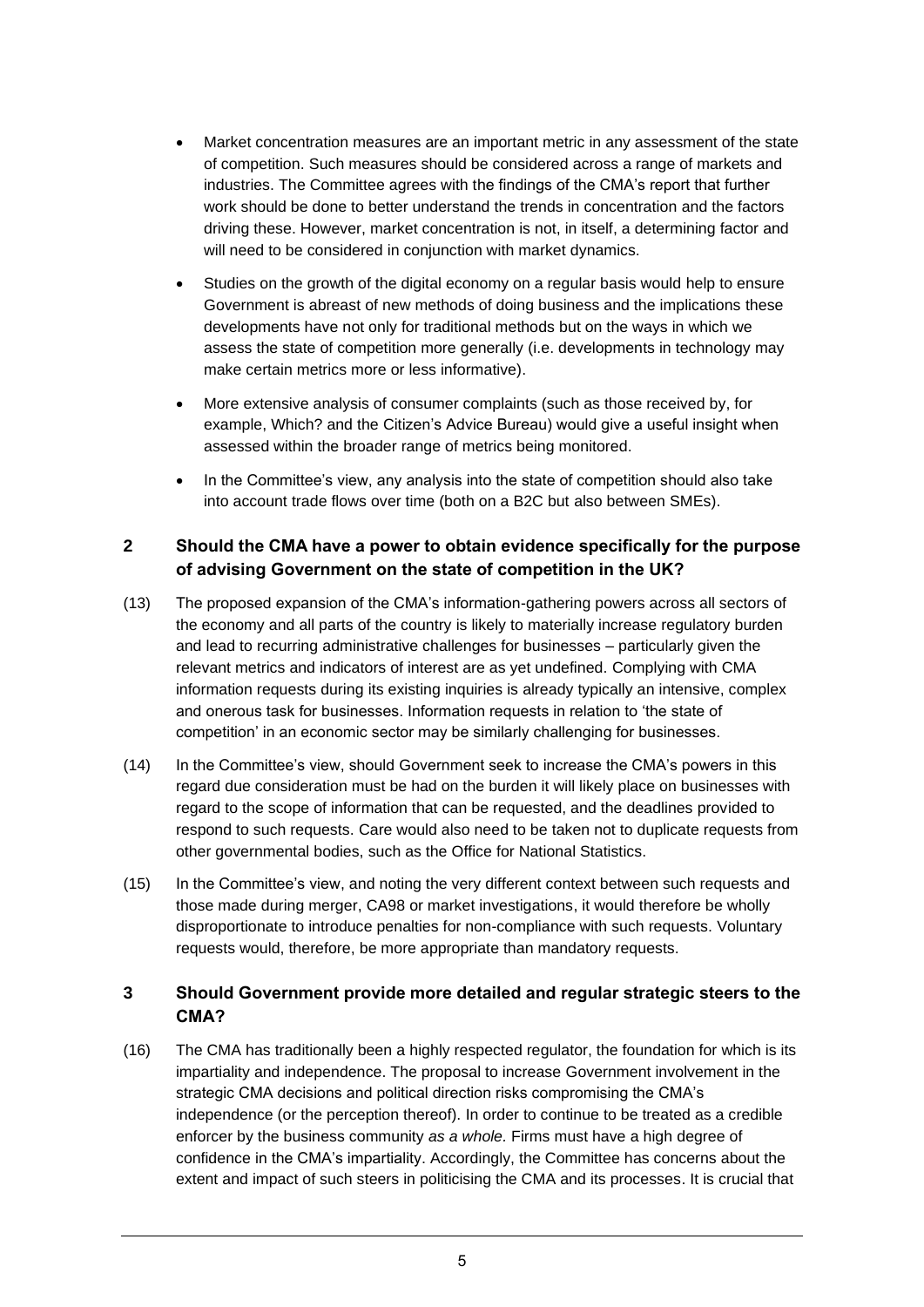Government guidance would only shape investigative priorities rather than outcomes and that the steer should be evidence-based. CMA decisions should not be influenced by political pressure.

- (17) The independence of regulators has been a key topic in regulatory governance and also the subject of considerable work by the OECD in recent years. Indeed, the findings of the OECD's 2019 roundtable discussion on Independent Sector Regulators suggest that *greater* independence would be required given the CMA's broad economic oversight.<sup>12</sup> This is because "*the economic consequences of the exercise of political favouritism could be much more significant for actors with an economy-wide ambit, and their actions may affect many politically sensitive sectors, not just one*" (own emphasis).<sup>13</sup> The CMA is required to deal with companies in all or almost all commercial industries, which means it has the potential to affect *many* politically sensitive sectors.
- (18) Government should consider whether, as well as providing a steer to the CMA on sectors and markets it may wish to investigate, it should advise the CMA on, for example, areas where it can give businesses clearer and more precise guidance on what is permissible within the scope of competition law or considering areas where it can reduce the administrative burden it places on businesses, in order that preventing anticompetitive activity does not also discourage investment and innovation.
- (19) A notable example in this regard is sustainability, where there is considerable debate and uncertainty about how sustainability agreements should be assessed under competition law. The CMA published guidance earlier this year on the assessment of sustainability agreements, although that guidance is not itself overly helpful given it essentially simply restates general competition law principles. However, the request in July 2021 by the Secretary of State for BEIS that the CMA provide it with advice on how competition and consumer law tools might better be used to meet the UK's climate goals (including whether changes to competition law may be required) has prompted the CMA to launch a public consultation on this topic, enabling interested parties to submit their views. This is a good example of how Government's intervention can prompt the CMA to focus on important areas – and under the current regime without the need for reforms.

#### **Market studies and market inquiries**

- (20) The Committee welcomes Government's commitment to reviewing the market inquiry process. Given Government's focus on ensuring a pro-competition regime, market inquiries are uniquely useful as a tool for analysing and – where adverse effects on competition from either anticompetitive conduct or market structures are identified – remedying a lack of sufficient competition in markets. This is particularly important given the risks of a loss of public faith in the market system and concerns, as referenced in the Consultation, that there has been a decrease in the amount of competition in various areas of the UK economy.
- (21) Improving the market inquiry regime must be done sensitively and consistently with the broader package of reforms (including the proposed regime covering digital markets). There is certainly merit in streamlining the process given the significant burden that the current regime places on all market participants as well as the CMA. Part of this may be

<sup>&</sup>lt;sup>12</sup> See OECD "Executive Summary of the roundtable on Independent Sector Regulators", 2 December 2019, accessed via [pdf \(oecd.org\).](https://one.oecd.org/document/DAF/COMP/WP2/M(2019)2/ANN2/FINAL/en/pdf) 

 $13$  Page 3.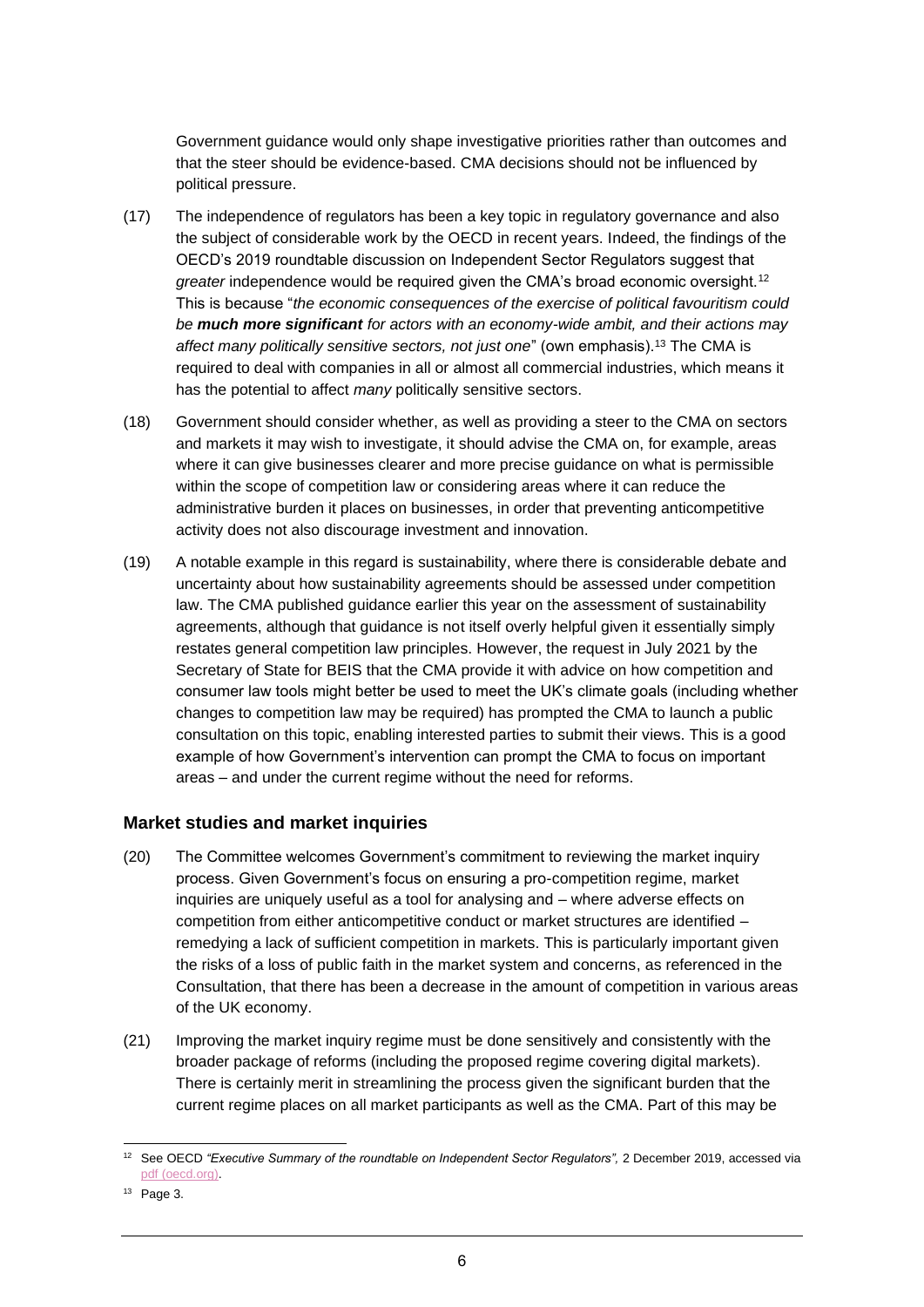most effectively achieved through non-legislative means, such as better scoping of market inquiries, more realism about what can be covered in the time available, and more proportionate and focused information gathering (administering which would be less burdensome for both businesses and the CMA).

(22) However, while the desire to address competition concerns as swiftly as possible is understandable (and shared by the Committee), the answer is not a significant expansion of the CMA's administrative powers without effective oversight, a reduction of private businesses' legitimate rights of defence, or the handicapping of judicial scrutiny over the CMA's decisions. Holding a public body such as the CMA effectively to account and ensuring that its decisions are correct, robust and proportionate is not a downside or inconvenience of the regime – it is a fundamental strength that allows all market participants to have confidence in both the process and the outcomes.

#### **4 Should the CMA be empowered to impose certain remedies at the end of a market study process?**

- (23) The Committee considers that enabling the CMA to impose behavioural (but not structural) remedies at the end of a market study may help streamline the process and reduce the burden on businesses that would otherwise be subject to a market investigation. However, it is critical that the CMA must reach the same legal standard to impose remedies after a market study as would apply to impose remedies following a market investigation (i.e., the CMA must identify an adverse effect on competition and decide on necessary and proportionate remedies). In practice, given the complexity of many remedy cases, the CMA may not be able to reach that legal standard without undertaking a market investigation. It would also require substantial changes to the market study process, with greater engagement and iterative communications with parties that may end up subject to remedies. However, this may still be a useful feature for relatively simple, straightforward cases.
- (24) Given the seriousness and greater impact of structural remedies on businesses, it would not be appropriate for these to be available to the CMA at the end of a market study.
- (25) A key concern of the Committee with the earlier imposition of remedies is that the process will be rushed and there will be insufficient time for the CMA and parties to review information and understand the consequences of the suggested remedies. Government's proposal to extend the timetable (for at least three to six months) in order to allow for a thorough consideration of the proposed remedies would be appropriate, although evidently this also reduces the timing efficiencies as the process becomes longer.
- (26) Whether it is a CMA Panel or the CMA Board, it is also important that there is a secondlevel review that is sufficiently independent of the CMA case team and which will challenge its provisional conclusions. Moreover, there must be sufficient access to that decisionmaker by parties throughout the process – particularly firms subject to the IMs. That would involve a significant change in the role and activities of the CMA Board, given that it would need to be involved in meeting the parties and engaging with their views directly.
- (27) The Committee agrees with Government that the requirement to consult on a market investigation within the first six months of a market study should be removed. Rather than this decision accelerating the market investigation process, the Committee finds it involves condensing much of the work into the first six months – and then waiting for six months for the market investigation to commence.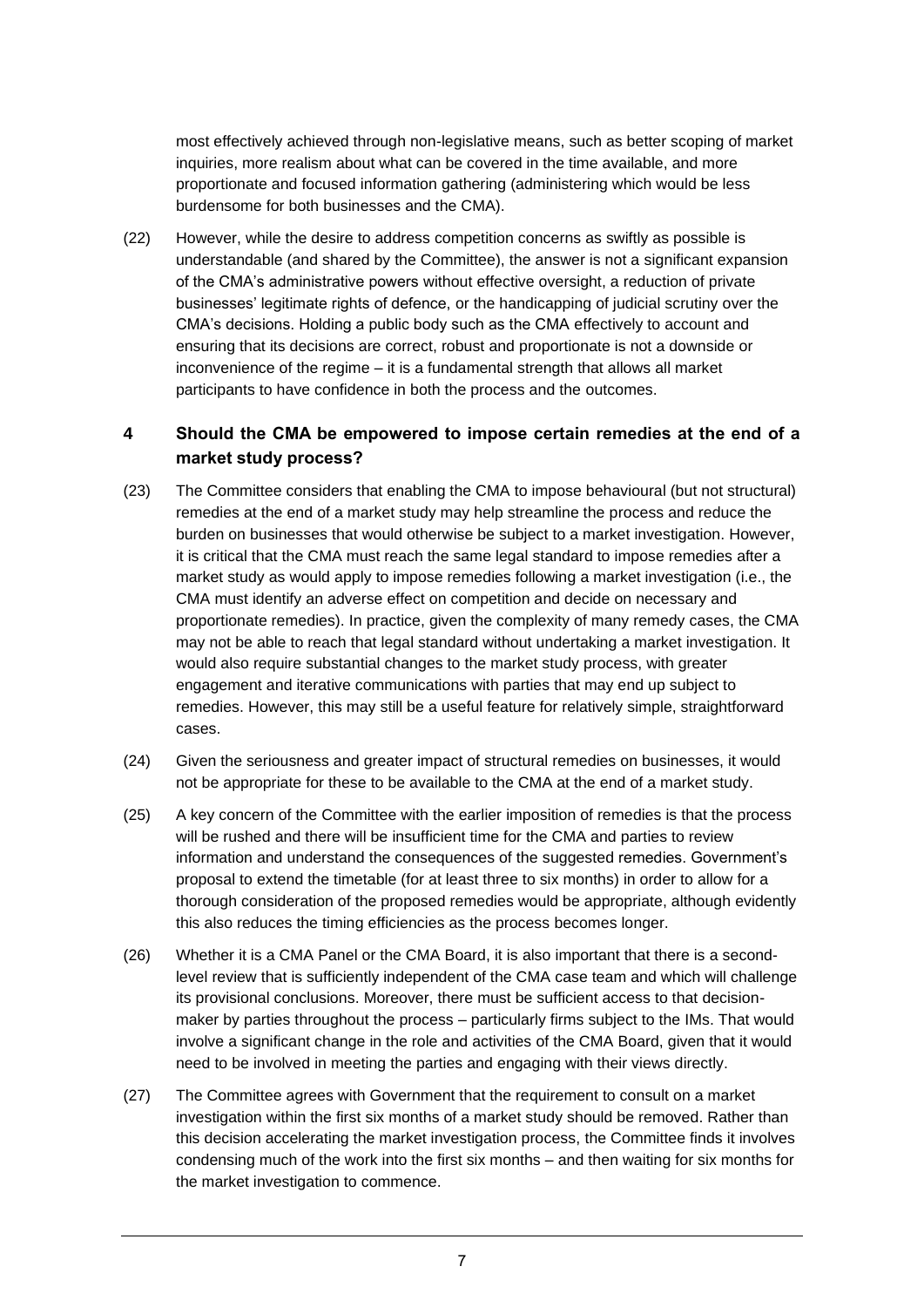(28) A possible consequence of enabling remedies to be imposed at the end of a market study may be an increase in market studies being undertaken by the sector regulators using their Enterprise Act powers. Assuming the sector regulators (like the CMA) would be able to impose remedies at the end of a market study, the sector regulators are likely to view such market studies as a more attractive tool than is currently the case. However, given, as currently applies, any remedies at the end of a market investigation would be imposed by the CMA, sector regulators may also have skewed incentives to favour imposing remedies at the end of a market study as opposed to making a market investigation reference to the CMA. This may be a potential issue to consider further if this option is pursued.

#### **5 Alternatively, should the existing market study and market investigation system be replaced with a new single-stage market inquiry tool?**

- (29) The Committee considers that, the current two-phase regime should not be replaced with a new single-stage market inquiry tool. The two-stage format offers significant procedural and timing efficiencies and has already been the subject of relatively recent reforms, as a result of which it now benefits from increased formality and transparency. Moving to a single-phase regime risks losing that progress.
- (30) Streamlining and shortening the current process where possible would be a significant benefit for both businesses and consumers. However, the current system does effectively triage cases, with only complex cases with more extensive concerns referred for a full market investigation (at least in principle). The Committee is concerned that, rather than more complex cases being resolved quicker under a single-stage regime, it would actually result in simpler cases or those with more straightforward remedies being subject to a longer and more drawn out process (as is increasingly the case in merger control where even Phase 1 reviews are ever more intensive and burdensome).
- (31) The Committee also believes that the prospect of opening a 24-month market inquiry is more likely to be considered too resource- and time-consuming by the CMA than opening a 12-month market study.

#### **6 Should Government enable the CMA to impose interim measures from the beginning of a market inquiry?**

- (32) The Committee does not consider that it would be desirable, efficient or appropriate for the CMA to impose IMs at an early stage of a market inquiry. Although Government draws comparisons with the use of IMs in Competition Act investigations, the two situations are clearly distinct. In a CA98 investigation, there is an allegation of unlawful, discrete conduct by specific firms which is likely to already be supported (to a greater or lesser extent) by a body of evidence when the investigation is formally opened. On the other hand, there is unlikely to be a specific allegation of wrongdoing or existing evidence against specific businesses in a market inquiry. Indeed, the point of a market inquiry is that firms may well be acting legally and legitimately but that there are potentially structural issues at play. It is, therefore, highly problematic to penalise such businesses before a proper investigation has been undertaken.
- (33) The imposition of IMs is also likely to be premature, with information/evidence gathering not having yet commenced (and the CMA's understanding of the market potentially weak or out-of-date). There is, rightly, a high evidential standard for the CMA to meet in imposing IMs and it is unlikely to be able to satisfy that at an early stage of its inquiry. The CMA is also unlikely to be able to impose nuanced or tailored measures given it would not have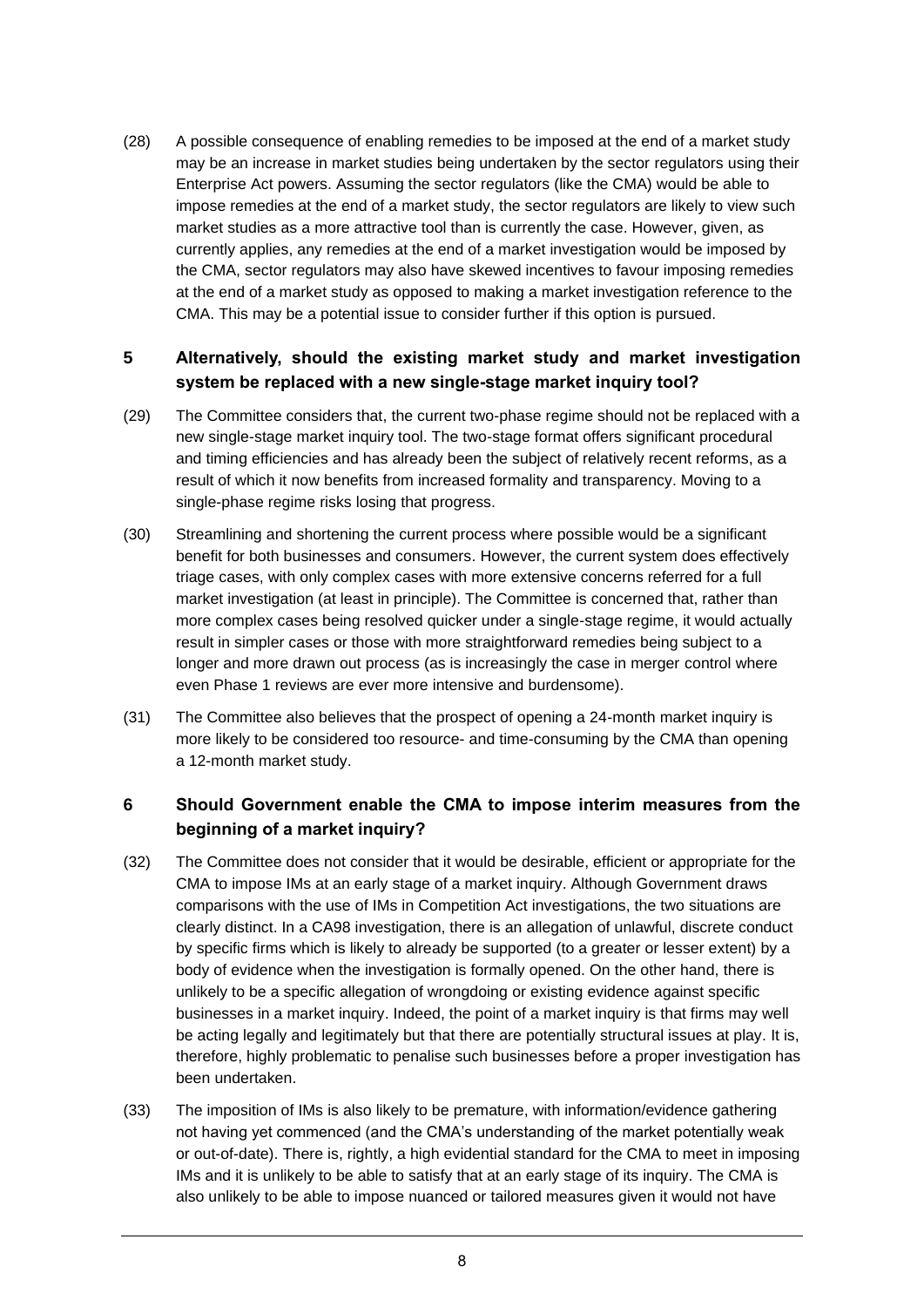tested the proposed measures with market participants – it may therefore impose measures which do not achieve the stated goal or which have extensive unforeseen consequences. The Committee notes by way of comparison that, in order to obtain an interim injunction in court, private parties must normally give a cross-undertaking in damages – for the CMA, this incentive is missing and there is no material downside for the CMA in getting it wrong.

- (34) It must also be stressed that, while the idea of 'freezing' a market in time to enable the CMA to investigate any competition concerns is appealing, in practice IMs can be hugely damaging to a business. Even IMs to preserve the status quo are not necessarily cost-free, e.g., if they require a business to maintain unprofitable operations or defer technology or operational upgrades / changes that would benefit customers. IMs may also be in place for a number of years and prevent a business operating – and, indeed, competing – effectively for that period.
- (35) The Committee also notes that assessing the role of IMs must differentiate between those seeking to preserve a status quo and those seeking to affect structural change in a market. In the context of a market inquiry, IMs may not be seeking to preserve the status quo but instead involve 'fiddling' with how a market works before identifying whether there is a problem and the appropriate solution. The consequences of requiring a change of conduct in the market are also likely to be even less foreseeable than attempts to preserve the status quo.
- (36) One option that may potentially address the incentives here would be requiring the CMA to apply to court for approval, with that court then weighing the anticipated benefits against the potential for irreparable harm and make a proportionate judgment.
- (37) If Government does nevertheless consider that IMs are appropriate, their use should be subject to extensive safeguards. In particular, the Committee recommends imposing time limits on the application of IMs, which could involve, for example: (i) requiring that the CMA must issue a Statement of Objections ("**SO**") or conclude the investigation within a certain timeframe; (ii) requiring the CMA to defend the IMs in court within a short time period and periodically demonstrate their continued applicability/that a case is progressing; or (iii) the IMs terminate after a given time period and cannot be replaced. Such measures would at least provide businesses subject to IMs some certainty that their cases are being prioritised and better ability to plan around the IMs.

#### **7 Should Government enable the CMA to accept binding commitments at any stage in the market inquiry process?**

- (38) The Committee supports enabling the CMA to accept binding commitments at any stage in the market inquiry process, providing that such commitments are provided by all market participants that the CMA considers would need to be part of the remedial package.
- (39) In circumstances where only some market participants are willing to offer commitments, the Committee is concerned this will lead to procedural unfairness whereby either those who have, or those who have not, offered commitments are disadvantaged in the market because others are subject to less onerous terms (for example, if one firm commits to sharing certain information early in the inquiry, but another is not required to under remedies imposed at the end of the inquiry). Moreover, if the CMA decides at the end of an inquiry that no remedy is required, or that more/fewer obligations are necessary, it is unclear how this would be consistent with the fact that commitments have already been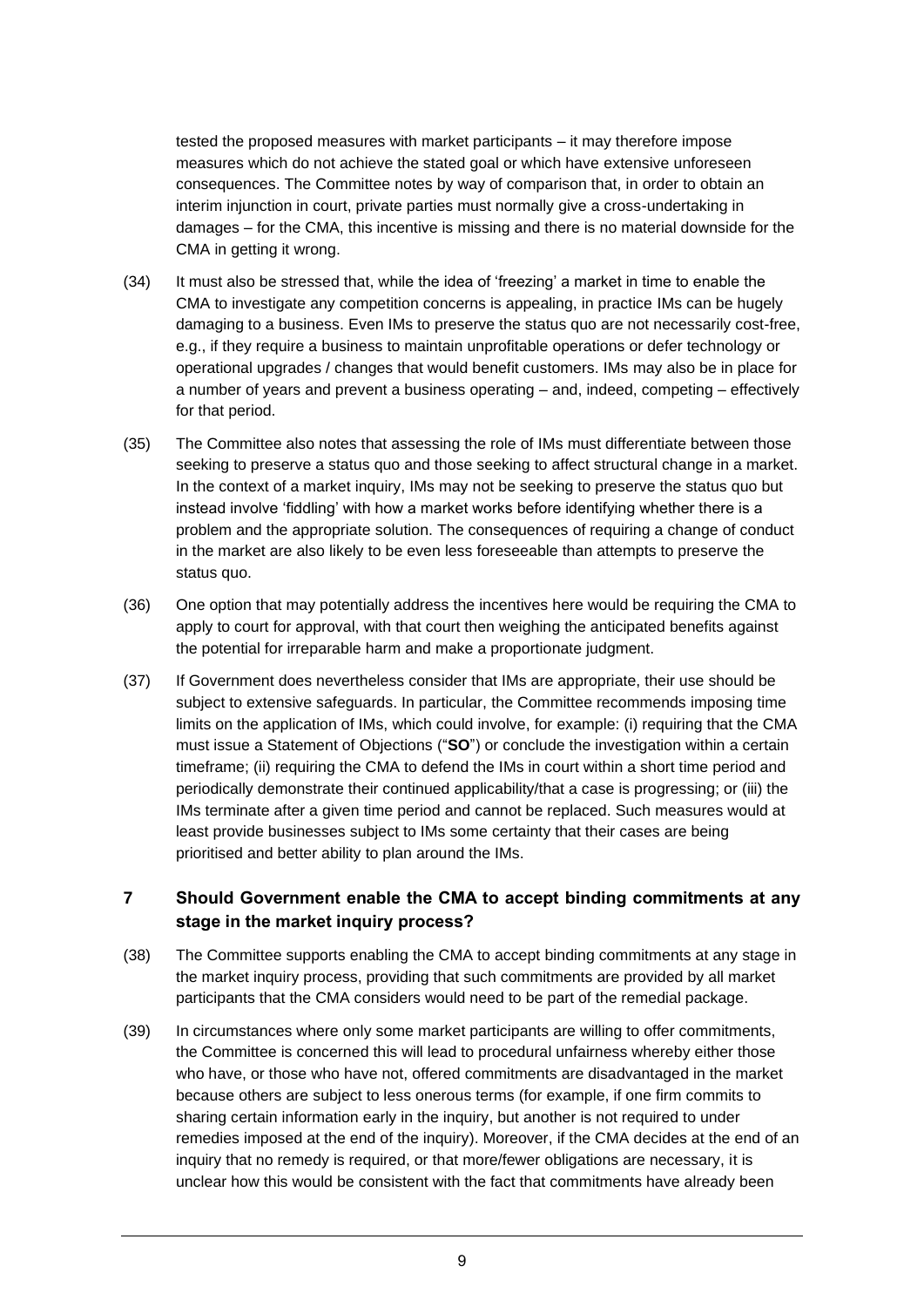provided by other market participants. Unless there was a guarantee that the earlier commitments would be revisited and adjusted in such circumstances, this is likely to act as a disincentive to parties' willingness to offer commitments in the first place.

(40) In addition, given that inquiries are market-wide, it would appear that parties that have offered commitments would still need to be involved in the process (responding to requests for information and data where they are relevant to market practice or providing submissions where their own commercial interests could be affected, etc.). In that case, the efficiency gains would appear to be limited – and, indeed, the complexity of managing a voluntary commitments process with many different market participants (which, crucially, may not have committed unlawful conduct or wrongdoing) seems likely to only add to the complexity of the process.

#### **8 Will Government's proposed reforms help deliver effective and versatile remedies for the CMA's market inquiry powers?**

- (41) Whilst the Committee agrees that implementation trials could result in more effective remedies, this must be a collaborative process. Relevant businesses must be able to participate in the design and execution of the trials, given that they have the relevant knowledge to ensure that the trials are as effective as possible. Moreover, they can ensure that the remedies are not only comprehensive but proportionate.
- (42) Additionally, the Committee agrees that the CMA should have greater capability to review and alter remedies or commitments that they have imposed after a market inquiry. Reviews should consider both whether remedies should be removed or reduced in scope as well as enhanced.
- (43) The current system is ineffective; the CMA cannot review remedies without pursuing a new market investigation. Reviews would provide greater flexibility, which is particularly important in nascent and fast evolving markets. However, if a review system is implemented, to reduce uncertainty, the terms of the reviews must be clearly defined. The CMA must outline the frequency of future review and the criteria for amending the remedies. Additionally, to identify the effects of the reforms, a mandatory waiting period of several years should be required before reforms are reviewed again.
- (44) Parties should still retain the right to request a full review of the remedies in the event of a change in market circumstance.

#### **9 What other reforms would help deliver more efficient, flexible, and proportionate market inquiries?**

(45) Parties to market studies and market investigations are often required to provide significant amounts of internal information to the CMA. The Committee would encourage the CMA, as standard practice, to engage in discussions with parties on draft questionnaires and receive representative samples of internal documents rather than require an exhaustive search for all relevant documents. This would ensure that requests are relevant to the issues and proportionate.

#### **Merger control**

(46) The Committee welcomes the prospect of reforms to UK merger control as it does not believe the current regime is fit for purpose. Unfortunately, fundamental issues with the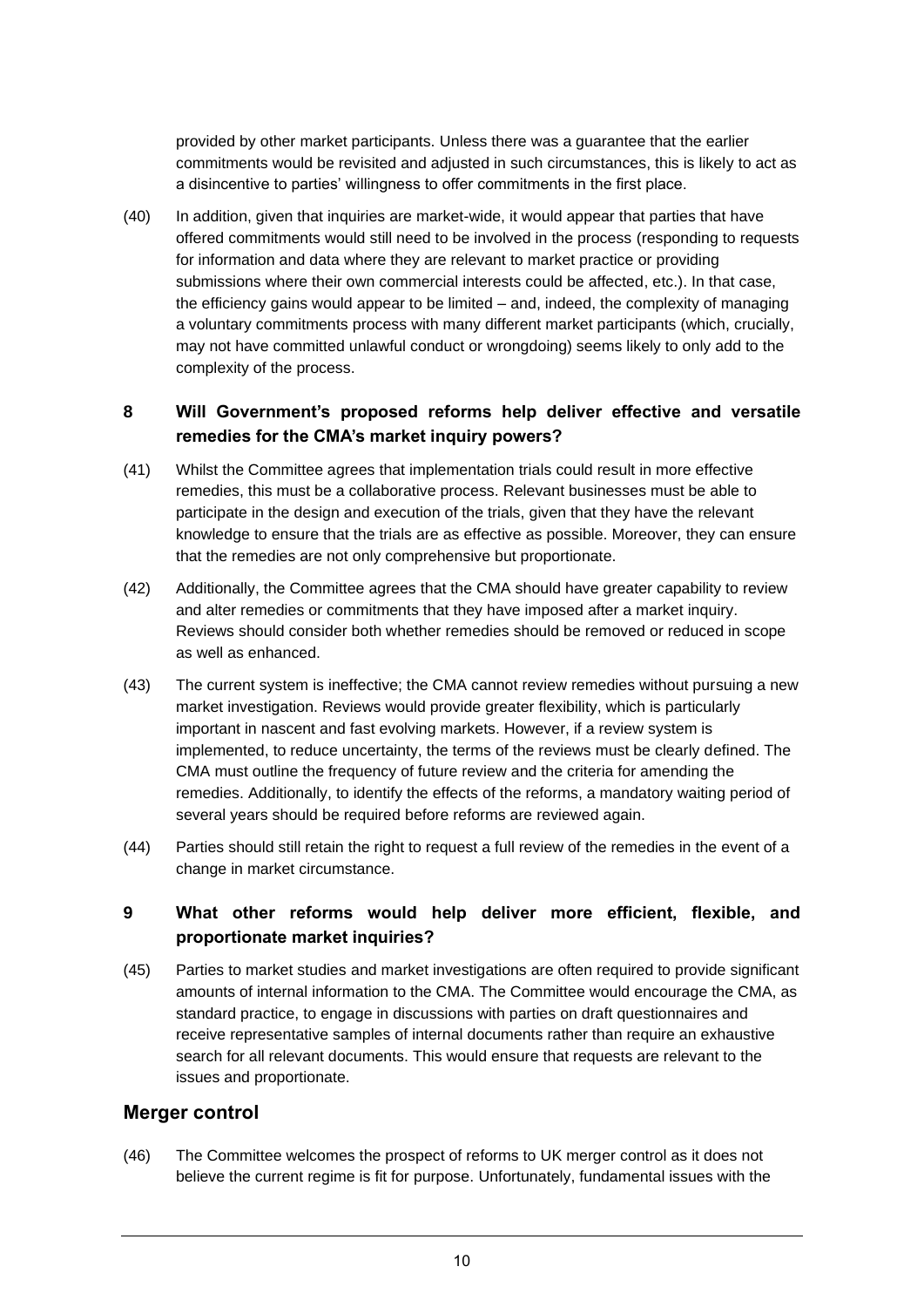regime in terms of the CMA's unclear and complex jurisdiction and the disproportionate burden it places on parties are beyond the scope of the proposed reforms. As set out below, we consider that a full review of the merger control regime would be more appropriate.

- (47) The UK regime has become an outlier internationally given the complexities and legal uncertainty around jurisdiction (especially the share of supply test but also the ambiguity around what constitutes a 'merger'), the duration of a review which is also not aligned with other key jurisdictions (at 40 working days, the UK has one of the longest Phase 1 review periods in a sophisticated jurisdiction), and the administrative burden it imposes on parties (particularly through disproportionate information requests and the application of IMs). Even for experienced competition practitioners it has become difficult to advise confidently on the CMA regime – combined with the painful IEO process and the significant penalties, this leads to conservative advice and undue pressure on the briefing paper process.<sup>14</sup> There is also a growing perception that CMA Panels no longer provide a sufficiently independent second-level review or substantive challenge to the CMA case teams in Phase 2 merger reviews.
- (48) It is also important to place the merger control regime in the wider regulatory context. Many transactions in the UK will now also be subject to the National Security and Investment ("**NSI**") regime (which, as BEIS is aware, is predicted to involve 1,000 to 1,800 transactions being notified each year). The Committee notes that there are also concerns that the NSI regime is itself unclear, overly broad and difficult to apply (e.g., the extent to which/when intra-group transactions might require mandatory notification, how to apply the sector definitions, limited nexus with the UK required etc.). Government should consider how it can find the right balance between protecting competition and national security without discouraging investment (including from abroad) due to the cumulative regulatory burden. A key part of this will be ensuring an efficient and painless interaction between the competition and national security regimes.
- (49) In this context, the Committee considers that as currently operated by the CMA the full efficiency benefits of a voluntary regime are not being realised. As such, the Committee believes that a mandatory merger control regime based on clear turnover thresholds (including simplified notifications for transactions with no/limited UK nexus) would be a more effective approach than the current de facto quasi-mandatory regime. While the CMA may end up receiving a greater number of notifications overall, most could be handled through simplified reviews (as is the case at the European Commission), and transacting parties would benefit from greater regulatory certainty and clarity. We also note that the CMA's published data on its merger control reviews only includes formal reviews and therefore does not include transactions informally 'cleared' under the briefing paper process (i.e., the CMA's published data significantly understates the number of transactions that the CMA currently reviews).<sup>15</sup>

The Committee considers that the briefing paper regime works well, but also that it has become overused, with almost any transaction with any UK competitive overlap now including conditionality on at least a UK briefing paper. It is also unsatisfactory for the effective operation of the UK mergers regime to depend on a non-statutory procedure that could be changed or withdrawn by the CMA at any time.

<sup>15</sup> See:<https://www.gov.uk/government/publications/phase-1-merger-enquiry-outcomes>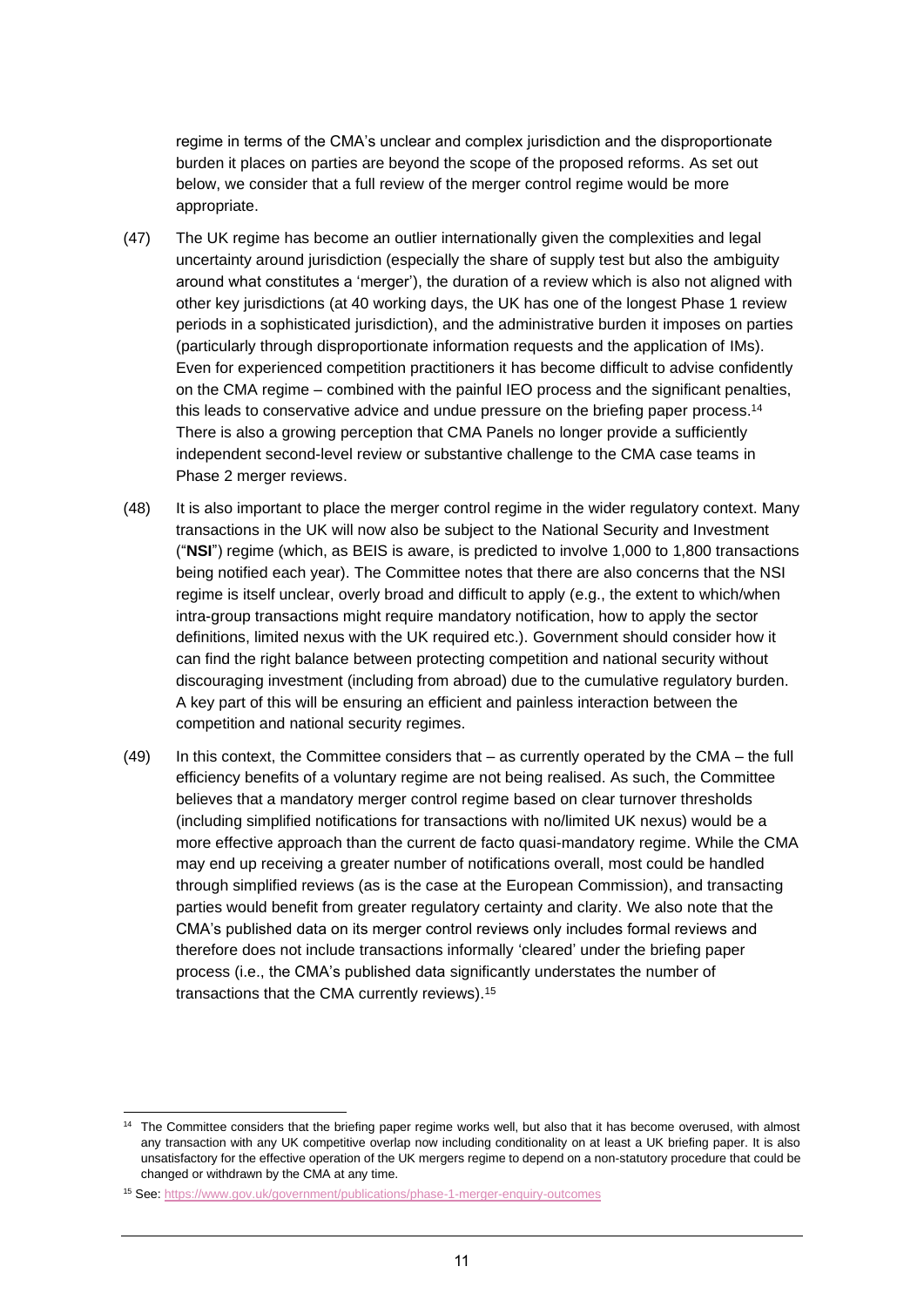# **10 Should the current jurisdictional tests for the CMA's merger control investigations be revised? If so, what are your views on the proposed changes to the jurisdictional tests?**

#### *Updating the turnover threshold*

- (50) The Committee believes that adjusting the Target turnover threshold in line with inflation is a reasonable approach as it will retain the threshold at the level originally intended and help avoid smaller transactions (with little prospect of causing a loss of competition in any markets) from being subject to a CMA review.
- (51) In a similar vein, in principle, the Committee supports the introduction of the small mergers safe harbour as this would help provide greater transaction certainty and would reduce red tape for small and growing businesses. However, the £10 million worldwide turnover threshold is very low and, in the Committee's view, could be substantially higher (e.g., £25- £30 million) without a material risk of transactions slipping through which would merit review. If the threshold is fixed at the proposed £10 million, it would be more appropriate if the £10 million threshold related to UK-turnover only, given a larger presence in another jurisdiction could prevent a business with just a small UK presence benefiting from the safe harbour.

#### *A new jurisdictional threshold*

- (52) The Committee is strongly opposed to the introduction of the proposed new threshold. As the Committee has explained above, the UK's share of supply test is already unique internationally in its flexibility and the level of discretion which the CMA has in determining its application (in comparison to other jurisdictions which have market share tests, a 'share of supply' does not need to correlate to an economic market recognised by industry).<sup>16</sup> In the Committee's experience, many transactions with only a limited competitive overlap and no credible competitive concerns are now raised with the CMA via a briefing paper.
- (53) As such, the new limb appears an unnecessary complication and the Committee queries which transactions, in practice, may have raised competition concerns but which the CMA was not able to review due to lack of jurisdiction.<sup>17</sup> The CMA, for example, has already been able to review transactions (including potential 'killer acquisitions') that other jurisdictions missed – including *Facebook/Instagram*. <sup>18</sup> The Committee does not therefore see an enforcement gap in UK merger control. Introducing complexity and additional

<sup>16</sup> A number of examples of how the share of supply test has been 'stretched' where necessary to ensure the CMA has jurisdiction include*: Roche Holdings, Inc / Spark Therapeutics, Inc* (where the 25% share of supply of "Hem A prophylactic treatments" was met on the basis of: (i) the number of UK-based employees engaged in "activities" relating to the treatment of Hem A; and/or (ii) the number of UK patents procured from an administrative patent authority in relation to the treatment of Hem A. Notably, Spark's "activities" related only to R&D relevant to the development of a potential treatment which may possibly one day come to market in the UK*), Sabre / Farelogix* (the supply of services to British Airways that facilitate the indirect distribution of airline content; and the supply of services that facilitate the indirect distribution of airline content to UK travel agents for selected flight destinations), *Intercontinental Exchange / Trayport* (supply of front-end access services to enable energy trading in the UK); and *FNZ/GBST* (supply of Retail Platform Solutions excluding in-house software in the UK on the basis of assets under administration). For the purpose of deciding whether the test is met, the CMA may apply any such criteria (including value, cost, price, quantity, capacity, number of workers) as it considers appropriate and has taken an extremely expansive approach to the test in recent cases.

<sup>17</sup> The Committee notes that the CMA has won all cases before the Competition Appeal Tribunal ("**CAT**") where the appellant claimed that the CMA lacked jurisdiction, e.g., in *Sabre / Farelogix* the CAT said that the "CMA had a wide ranging discretion as to its choice of criteria by which to measure the respective parties' share of supply". [2020] CAT 11 *Sabre Corporation v Competition and Markets Authority*.

<sup>&</sup>lt;sup>18</sup> Office of Fair Trading 'Anticipated acquisition by Facebook Inc of Instagram Inc' August 2012.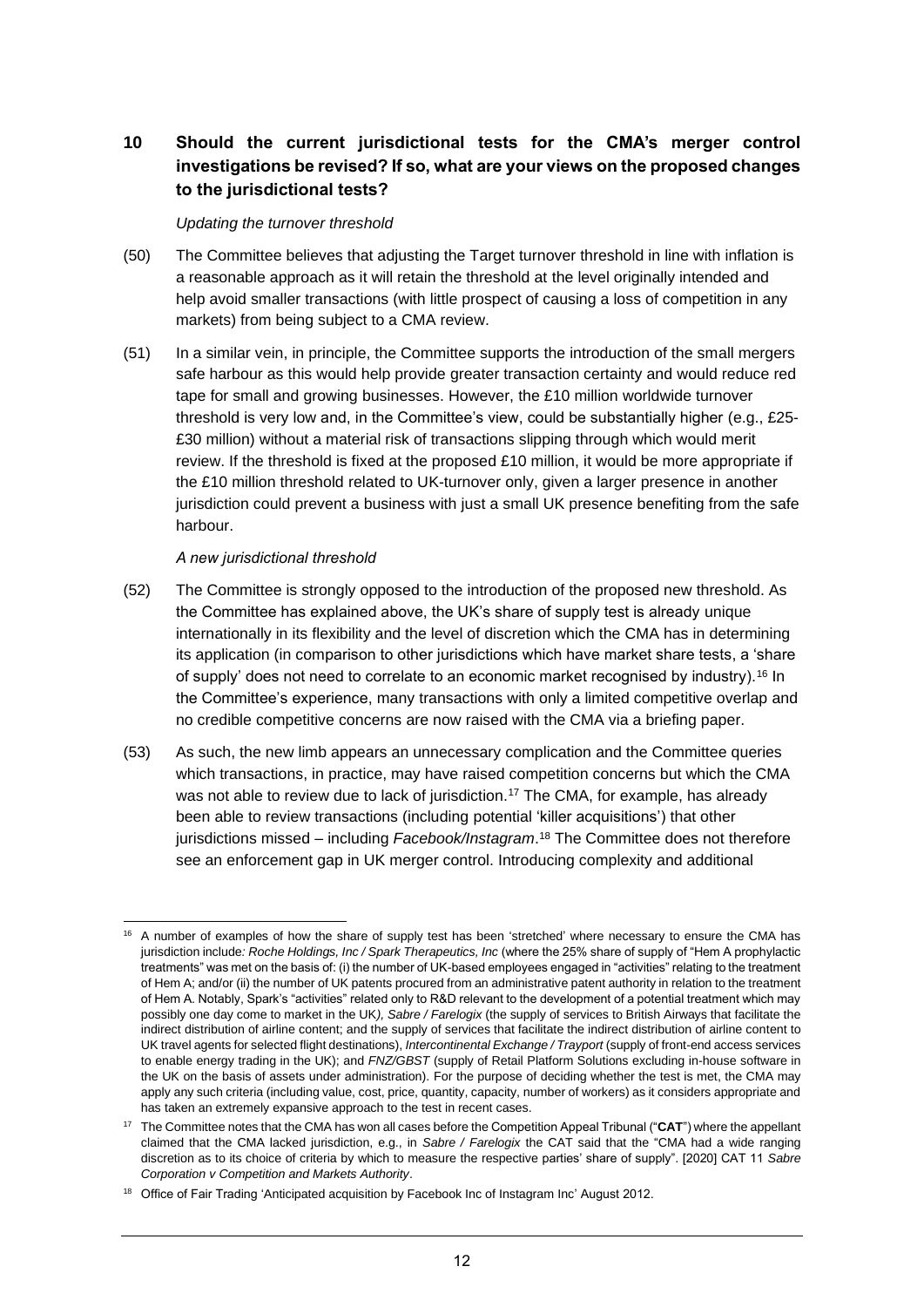regulation that only captures transactions with a limited UK nexus and for little incremental benefit to the CMA is not a desirable outcome from anyone's perspective.

*(54)* If BEIS is minded to adopt the additional jurisdictional threshold, the Committee considers that setting the share of supply at 25% is also unduly low. As the goal is for the CMA to investigate vertical or conglomerate mergers more easily: (i) an economic market share test would be more appropriate and provide greater certainty for transacting parties; and (ii) a higher threshold would be consistent with the theories of harm that would be relevant in this context. The Committee considers that 40% would be more appropriate.

#### **11 Are there additional or alternative reforms to the current jurisdictional tests for the CMA's merger control investigations that Government should be considering?**

- (55) For the reasons already indicated above, the Committee considers that if the voluntary regime is not going to operate as such in practice – Government should consider replacing the existing thresholds (including removing the share of supply test) with a fully mandatory regime. This would involve clear-cut turnover thresholds (in line with ICN Recommendations that "*notifications should be clear and understandable*"). 19
- (56) A mandatory notification requirement would be accompanied by a standstill obligation. This would remove the need for initial enforcement orders and interim orders – the application of which is unclear and unpredictable, and the administration of which is onerous for both businesses and the CMA. This would constitute a significant saving of both public and private funds.

## **12 What reforms are required to the CMA's merger investigation procedures to deliver more effective and efficient merger investigations?**

- (57) Post-Brexit, the CMA will now be reviewing large transactions that were previously reviewed solely by the European Commission. Co-ordination with key jurisdictions such as the EU and US will be crucial in ensuring that any of the CMA's concerns and remedial proposals are dealt with alongside options being considered by other regulators. The single most important change that is required to the UK regime is that the CMA's timetable, both at Phase 1 and Phase 2, would need to be shortened, with the introduction of timetables mirroring those of the European Commission and the United States being desirable. However, it is also important that "pre-notification discussions" do not become ever longer as has been the trend, thereby negating the benefit of a shorter Phase 1 period in particular.
- (58) It is also important that, as BEIS considers a new pro-competition regime for digital markets, it ensures that both regimes are consistent and can be applied holistically – with divergence minimised to where it is necessary. The Committee's view is that, currently, the two sets of proposals are not coherent and risk adding yet further uncertainty when the goal of reform should be to simplify the regime where possible. In particular, the interaction between the digital mergers proposals and the general merger regime is unclear and there is a real risk of overlap between them resulting in contested jurisdiction (especially given that a 'digital' merger only requires one of the parties to be an SMS firm – the actual transaction does not need to involve a digital market). Currently, both sets of reforms are

International Competition Network Merger Working Group Notification & Procedures Subgroup 'Setting notification thresholds for merger review' April 2008.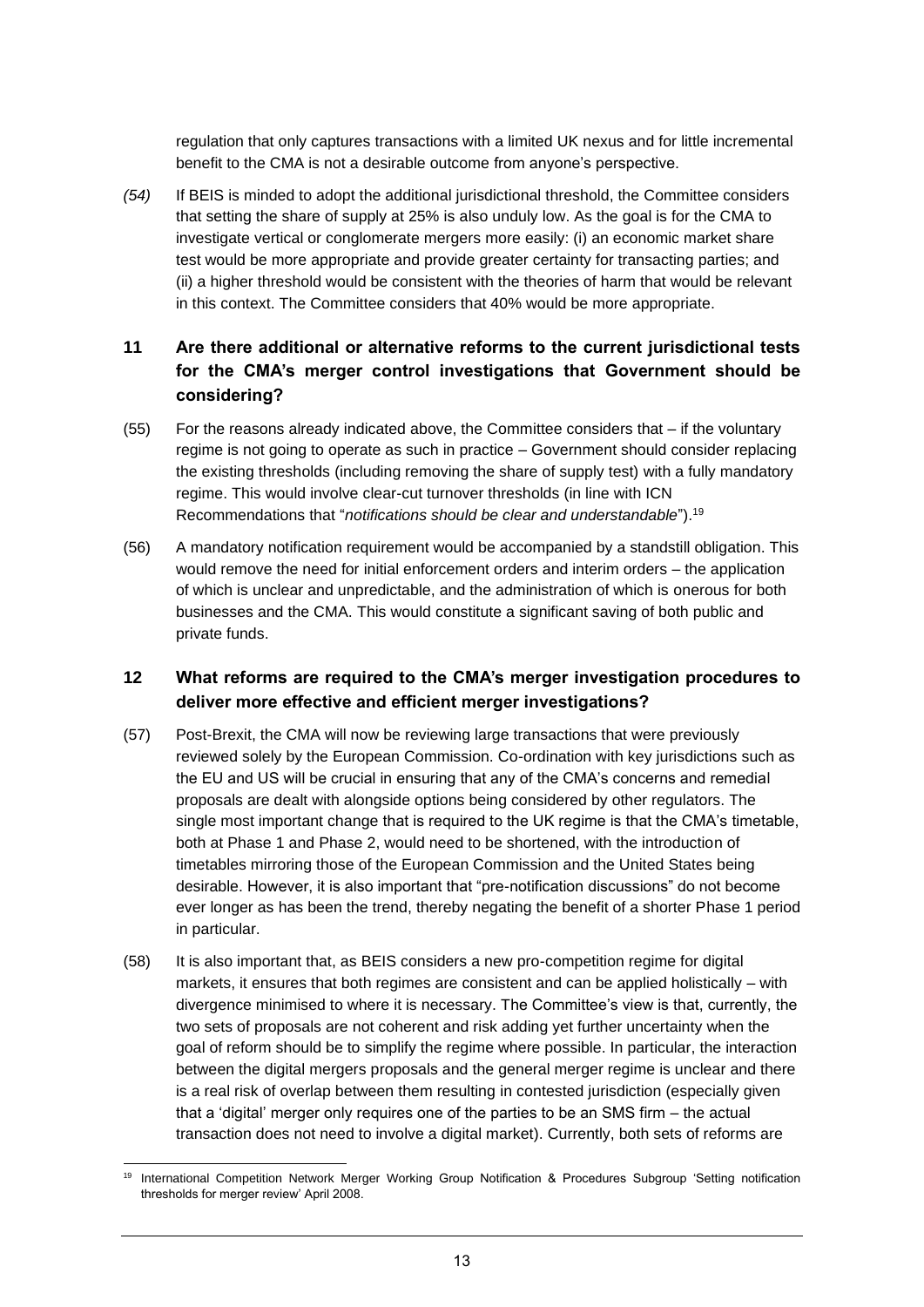seeking to address the same issue in relation to killer acquisitions and the different approaches are not consistent – for example, the digital regime requires a UK nexus but the proposed new threshold under the general regime does not.

(59) Furthermore, the Committee is concerned that the ambiguity about which cases are within the remit of the digital regime means that some of the most invasive elements of that regime may increasingly spread into the general regime. These would be especially problematic in respect of: (i) the suggestion that the burden of proof should be lowered for digital merger cases– particularly as the CMA would be able to intervene in cases where, more likely than not, the transaction will not result in harm to competition and the CMA cannot take account of the benefits of a transaction; and (ii) the proposal that the CMA should have powers to require evidence to be generated (rather than just production of evidence in the possession of the parties), which is likely to be challenging for businesses.

#### **13 Should the CMA Panel be retained, but reformed as proposed above? Are there other reforms which should be made to the panel process?**

- (60) There are clear benefits to maintaining a Panel system in CMA procedure. However, system users believe the CMA Panel system is not currently working effectively or achieving its desired aims. Significant reform to restore the fresh pair of eyes that Competition Commission ("**CC**") Panels previously offered or a structural replacement, is needed in the Committee's view.
- (61) The CMA Panel's role in an inquiry or regulatory appeal is fundamental to ensuring fair process. In the Committee's experience, an effective Panel will:
	- (i) act as an independent and impartial 'fresh pair of eyes'; $^{20}$
	- (ii) provide substantive and meaningful challenge to the processes and findings of the CMA case teams;
	- (iii) bring a range of different 'real world' experiences from a variety of backgrounds (in particular, relevant sector and commercial experience and different perspectives to inquiries, beyond that of the CMA);
	- (iv) ensure that the decisions reached are correct, well-evidenced and bear scrutiny (including judicial); and
	- (v) provide a crucial opportunity for parties with their 'day in court' in Panel hearings – to put their case and evidence directly and in-person to decisionmakers (and, of course, for the Panel to question the parties).
- (62) At its core, the CMA Panel must be independent of the staff and institution of the CMA. The resounding view amongst Committee members and clients who have experienced Phase II merger reviews is, however, that the fresh pair of eyes benefits of the Panel has been lost. This is hugely problematic.
- (63) This is both an 'institutional' problem (in terms of Panel members increasingly adopting the same perspectives and 'mindset' as the CMA more broadly) as well as an operational problem – with Panel members based in the same offices as the rest of the CMA and

<sup>20</sup> The CMA's *Code of Conduct for CMA Panel Members* notes that "*When establishing the CMA, parliament considered it important that Members should act independently of the CMA Board when taking decisions as members of CMA groups. The purpose of this requirement is to ensure that decision taking by groups is based on their own judgement reached after analysis of the evidence before them*" (paragraph 18).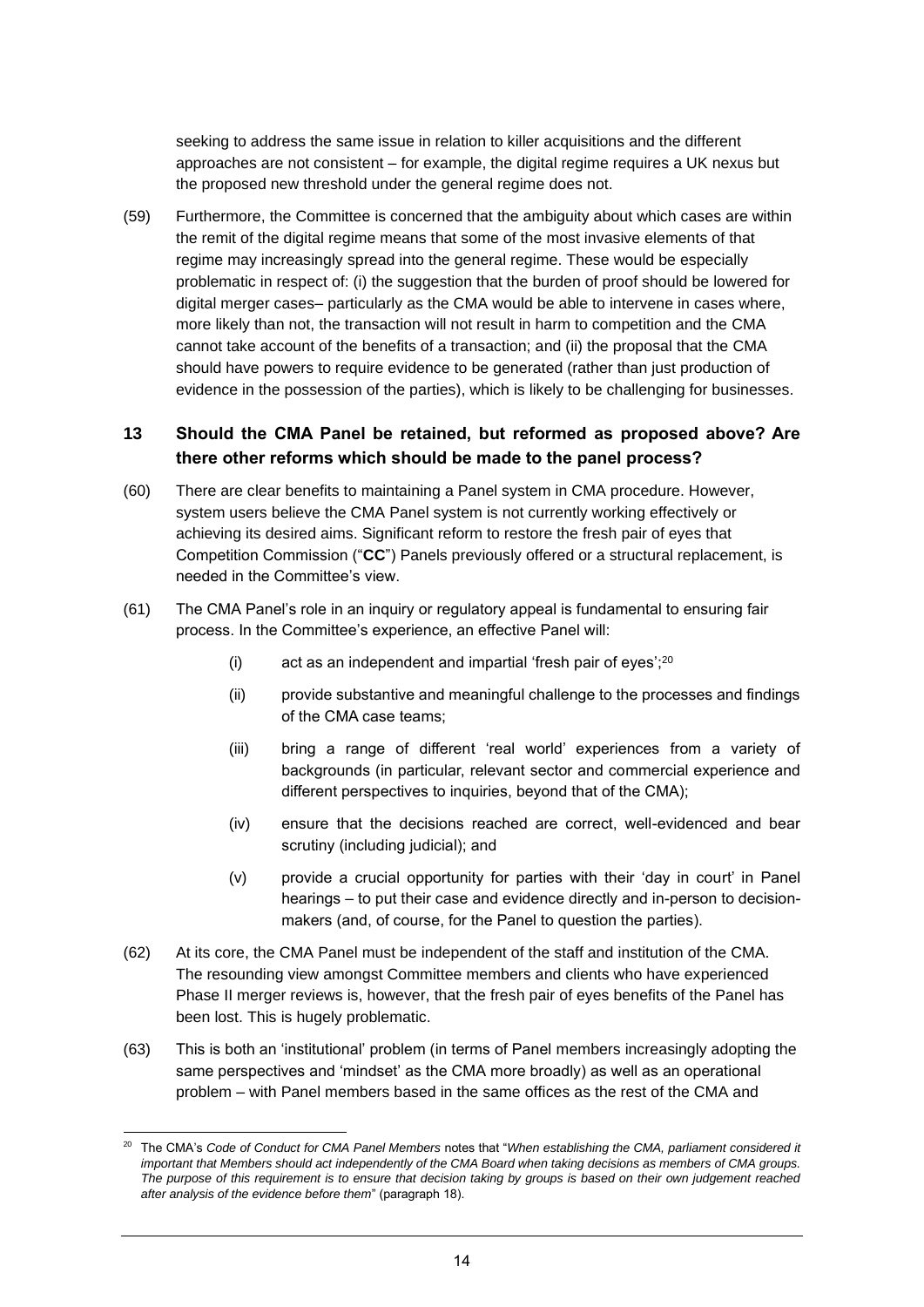completely reliant on the information provided to them by case teams (who act to filter, in a non-transparent way, what the Panel sees of the parties' submissions and other material (as well as what the Panel does not see)) as well as their case knowledge, often gained in Phase I and analysis.

- (64) Furthermore, the proposed reforms risk exacerbating this problem. In particular:
	- by restricting the Panel to a smaller group of full-time members, the Committee is concerned that members would:
		- $\circ$  become even further 'institutionalised' within the CMA given that they would be full-time employees – further eroding the independence of the Panel; and
		- $\circ$  have a significantly narrower range of experiences, not only because there will be a small pool to draw from but also because part-time roles also enable those with specialist experience (particularly relevant to regulatory appeals and areas such as digital) to be involved alongside other commitments. Today's cases, rightly or wrongly, are fought on increasingly technical legal and economic grounds and it is also crucial to ensure that Panels also continue to feature those from wider backgrounds, including increasingly tech and digital markets, that will enable them to understand the issues and the details of how complex markets and sectors operate; and
		- $\circ$  while limiting the role of Panel members may increase technical proficiency via members undertaking a larger number of investigations, it does so at a high price: i.e., at the expense of the Panel's wider engagement in proceedings and live issues during the course of the case. The net effect may be that it becomes even harder for the Panel to exercise independent judgement and oversight. If Panel members only get involved in cases at a late stage, it seems even less likely that they would be well positioned to challenge and overturn provisional findings by the case team.
- (65) The key issue in the Committee's view is, therefore, how to reform the Panel so as to boost its independence, as well as its capacity to challenge both CMA case teams and the parties from a substantive perspective in an inquiry. The Committee considers that this is a key issue for the Government to consult on and options for reform may include:
	- re-creating, to some extent, the institutional separation that previously existed between the first- and second-stage decision-makers in the regulatory process (i.e., the OFT and CC). While the Committee does not recommend re-establishing a separate institution, it may be that the Panel should be affiliated with, and be based physically within, another body, such as the CAT;
	- ensuring that Panel members are ringfenced from wider CMA activities and do not take on other roles within the CMA (in particular leadership, policy, or strategic positions, such as sitting on the CMA Board).
	- removing the CMA and its leadership team from any involvement (including consultations and advice, or a role on the selection panel) in the appointment of Panel members and Inquiry Chairs; and/or
	- abolishing the panel system and moving to a prosecutorial model with decisions by the CMA and/or the Panel to, e.g., block mergers, requiring judicial approval (as in the US).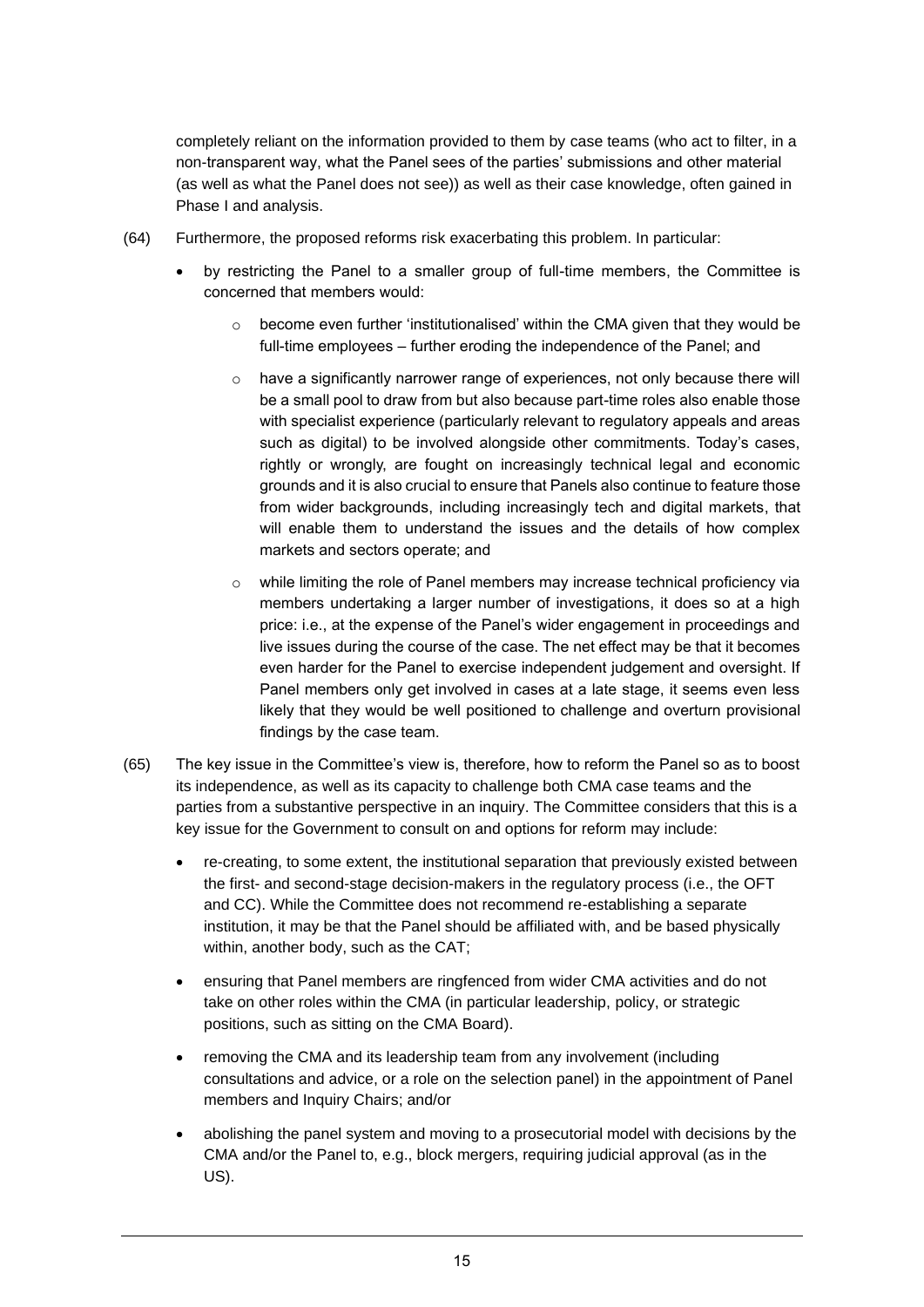- (66) The Committee would welcome the opportunity to further engage with BEIS on options for reform in this regard.
- **14 Should the jurisdictional requirements of the Chapter I and Chapter II prohibitions be changed so that they apply to all anticompetitive agreements which are, or are intended to be, implemented in the UK, or have, or are likely to have, direct, substantial, and foreseeable effects within the UK, and conduct which amounts to abuse of a dominant position in a market, regardless of the geographical location of that market?**
- (67) Recognising the impact of globalisation, the Committee supports the proposal to align the UK's approach with that of the EU and the US by expanding the territorial scope of the Chapter I and Chapter II prohibitions.

## **15 Should the immunities for small agreements and conduct of minor significance be revised so that they apply only to businesses with an annual turnover of less than £10 million?**

- (68) While the Committee acknowledges the importance of small markets and generally supports Government's commitment to a robust enforcement regime across the whole of the UK's economy, it is not clear that reducing the thresholds for immunity for penalties for either Chapter I and/or Chapter II infringements will result in greater enforcement action (if indeed this is Government's desired outcome). In principle, providing *additional* rather than more limited immunity will help to improve the effectiveness of the CMA's enforcement regime (i.e., by encouraging infringing parties to come forward). It is notable that the Consultation document does not cite any evidence to suggest the existing thresholds are insufficient.
- (69) In the Committee's view, if it is Government's desire to improve the CMA's enforcement toolkit in relation to small markets specifically, the competition law framework is not necessarily the right 'fix'.
- **16 If the immunity thresholds are revised for agreements of minor significance, should the immunity apply to (a) any business which is party to an agreement and which has an annual turnover of less than £10 million or b) only to agreements to which all the businesses that are a party have an annual turnover of less than £10 million?**
- (70) As above, in the Committee's view, there does not appear to be a compelling reason to reduce the existing immunities for agreements of minor significance.
- (71) However, in the Committee's view, the immunity threshold is likely to be simpler and more clearly understood by smaller businesses if it applied only to *agreements* to which all the businesses that are a party have an annual turnover of less than £10 million. This would also avoid a situation where some businesses are financially penalised for participating in an agreement for which other businesses are not (irrespective of the level of involvement and culpability).

## **17 Will the reforms being considered by Government improve the effectiveness of the CMA's tools for identifying and prioritising investigation? In particular,**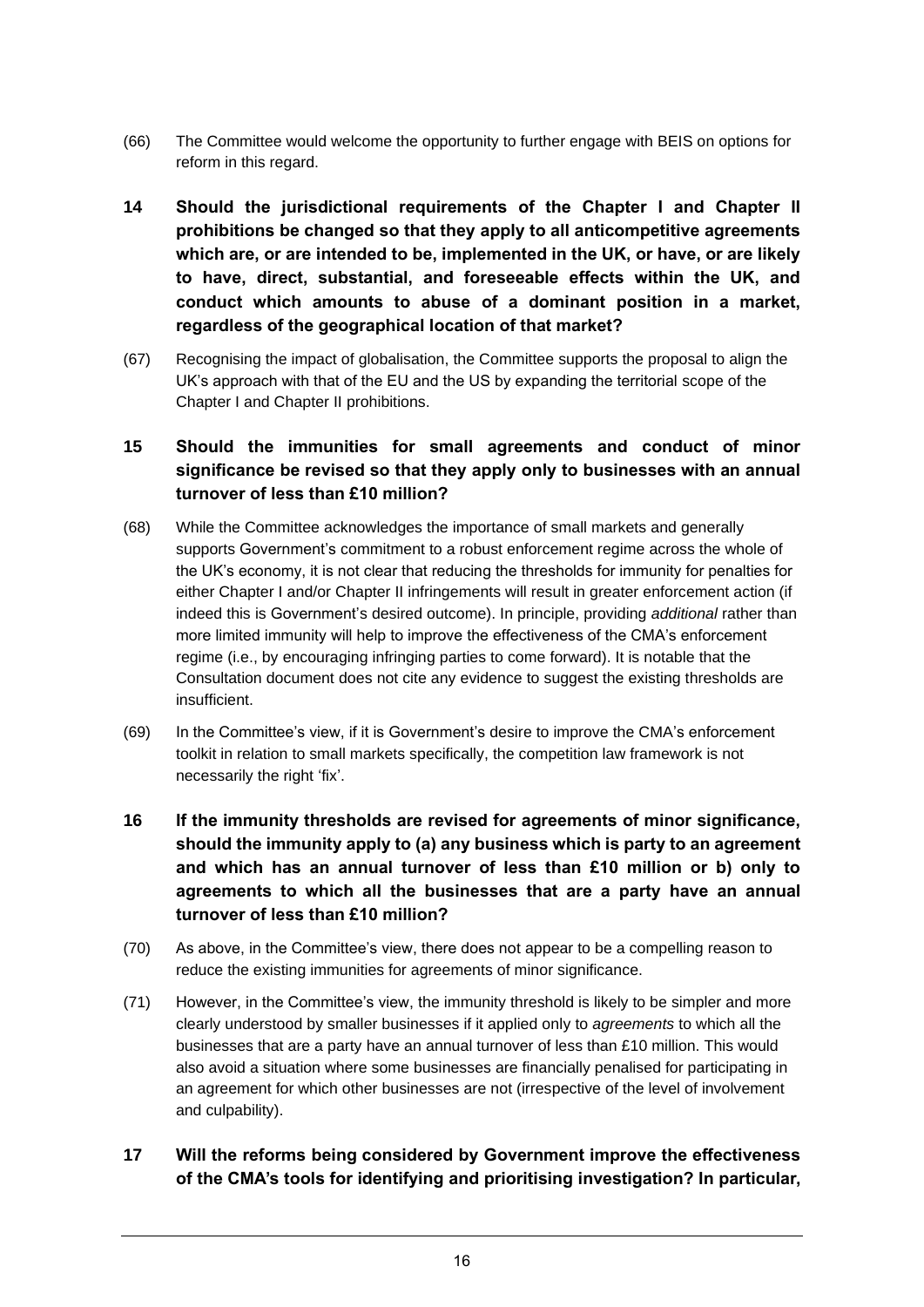# **will providing holders of full immunity in the public enforcement process, with additional immunity from liability for damages caused by the cartel help incentivise leniency applications?**

#### *Incentives for leniency applicants*

- (72) The Committee welcomes Government's consideration of how the leniency process can be reformed in order to ensure that it remains an effective means of identifying cases for investigation.
- (73) We agree with Government that the increasing significance of follow-on damages in various jurisdictions may be a significant factor in the reported decline in leniency applications, although this is by no means proven and the wider trends in global cartel enforcement do not generally suggest that there are significant numbers of cartels operating undetected.
- (74) While the Committee fully appreciates the policy priority of ensuring that cartels are effectively detected – and the key role that leniency applications play in this – we are also aware that it is important to ensure that culpable parties nevertheless are accountable for unlawful anticompetitive conduct. This is both about deterrence as wide as a wider social goal of restoring faith in markets (i.e. knowing that wrongful conduct is punished) and ensuring compensation for those impacted.
- (75) The Committee considers that while it is appropriate that leniency applicants can benefit from full immunity during the public enforcement process, full immunity in the private enforcement process would be unprecedented as it is not reflected in any other jurisdiction. This factor, in itself, would significantly limit the effectiveness of this reform as cartelists will remain keenly aware of their liability for damages in other jurisdictions if they apply for leniency – consequently, this is most likely to affect only UK-focused cartels.
- (76) Therefore, in order to balance these policy goals: of on the one hand incentivising leniency applicants to come forward and reveal covert activity and on the other, not suffer a disadvantage in doing so by being the obvious target of claimant law firms, the Committee recommends that a form of *partial* immunity from the private enforcement process would be preferable. The Committee considers that such a system could take a number of forms but may involve, for example:<sup>21</sup>
	- a single one-off payment that is negotiated with the CMA and which is ultimately available to claimants that can prove damages in the UK (i.e. a "voluntary redress fund") – this would largely limit the financial exposure of the leniency holder from the outset whilst also helping to achieve finality in the proceedings from the leniency applicant's perspective; or
	- an agreement to pay a certain percentage or capped amount of the overall damages awarded in the UK – reducing rather than limiting financial exposure.

#### *Protections for whistle-blowers*

(77) A whistle-blower willing to identify themselves to an authority is arguably likely to provide greater assistance than an anonymous source. On that basis, there is, in principle, a case for greater protection.

By way of comparison, in the US cartel members are subject to treble damages in private actions, whereas leniency applications are incentivised as leniency holders are only liable for the actual damages sustained by the claimant.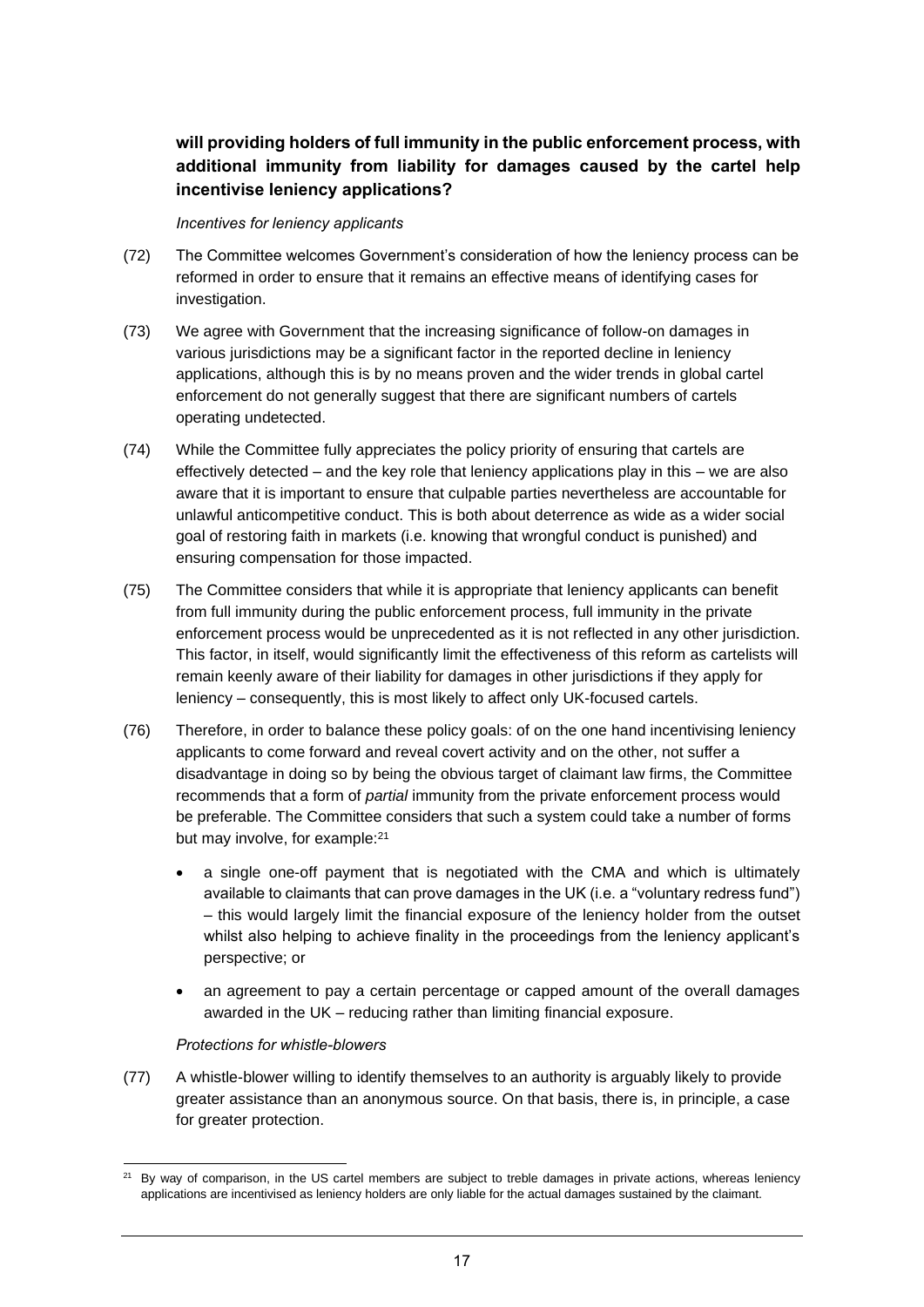**18 Will the CMA's interim measures tool in Competition Act investigations be made more effective by (a) changing the procedures for issuing decisions and/or (b) changing the standard of review of appeals against the decision?**

*Changing the rules regarding access to file in relation to interim measures*

- (78) In the Committee's view, the proposals relating to the rules regarding a business' access to file in relation to interim measures are highly problematic. Government correctly notes that interim measures impact on the commercial and reputational interests of the business concerned, but it is important to recognise not only how deeply damaging and disruptive the imposition of interim measures is to a business' operations, but also that many of its customers or consumers are likely to assume it has already been found culpable of unlawful conduct. Interim measures could potentially last for several years given that CA98 investigations continue for lengthy periods of time and result in potentially irreparable (and ultimately uncompensated) harm to businesses.
- (79) It is therefore crucial that a business subject to interim measures retains its legal rights of defence and has a fair opportunity to review the evidence against it. In the Committee's view, greater efficiency cannot come at the expense of a defendant's rights of defence. Removing a business' legal rights to examine the evidence against it would be easing the burden on the CMA not by reducing the procedural administration surrounding access to file, but by de facto enabling the CMA to impose interim measures at a lower evidential standard because the business has been deprived of the right to review and potentially contest, the evidence, in court. Although a business may not require full access to file, it should at the very least be provided with all documents on which the CMA is relying. The CMA must be able to substantiate its decision with sufficient evidence and it should not be afraid – having made that decision – to provide such evidence to affected parties and – if appropriate – the court. If the CMA does not have sufficient evidence that it can confidently defend its use of interim measures, then it should simply not be resorting to interim measures at that stage of the inquiry.
- (80) As discussed above, it is notable that the CMA does not need to provide a crossundertaking for damages – as private parties must do when applying for an injunction in court. This clear imbalance means that the CMA is not subject to the same incentives to ensure effective decision-making.

*Changing the standard of review if a decision is appealed*

(81) In the Committee's view, the decision to impose interim measures – particularly given the lack of checks and balances on the CMA's incentives and decisions – should be judged on the merits. A narrower judicial review standard may encourage regulators to conduct a more restricted analysis and to provide the bare minimum of reasons. Lowering the standard of review is, again, only simplifying the administrative burden on the CMA by making it harder for cases which are not fully legally defensible to be overturned in court. A Competition Appeal Tribunal ("**CAT**") appeal is neither a time-consuming process (particularly relative to the period of time for which the interim measures may remain in place) nor highly burdensome for the CMA. The Committee also notes that the CMA, unlike the business subject to interim measures, has the opportunity to prepare its case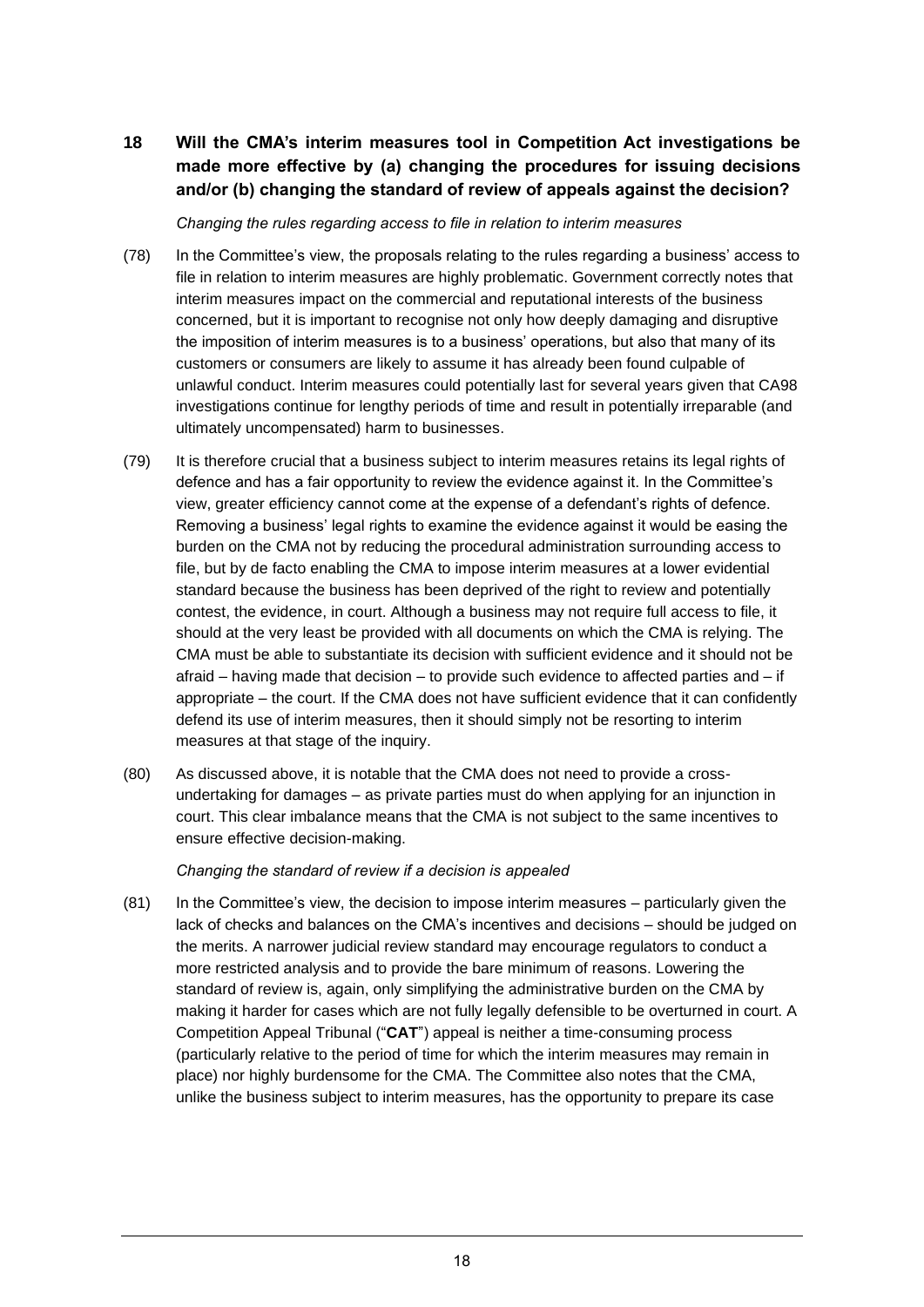prior to the interim measures being imposed (particularly relative to the burden of the interim measures on the business).

## **19 Will the reforms in paragraphs 1.170 to 1.174 improve the effectiveness of the CMA's tools for gathering evidence in Competition Act investigations? Are there other reforms Government should be considering?**

(82) In principle, these measures will serve to strengthen the CMA's investigations toolkit in the Committee's view; noting that many of the proposals seek to bring the CMA's tools in line with existing powers under the EA02 or pursuant to the cartel offence.<sup>22</sup> However, it is important that parties subject to the CMA's information gathering are able to fully exercise their rights of defence. For example, in relation to (b), parties would need to have sufficiently detailed and specific descriptions of the focus of the investigation in order to be expected to preserve relevant documents. Regarding (c), it would be important that individuals within their own home have sufficient access to legal advice before the seize and sift process is commenced.

#### **Options for resolution**

- **20 Will Government's proposals for the use of Early Resolution Agreements help to bring complex Chapter II cases to a close more efficiently? Do Government's proposals provide the right balance of incentives between early resolution and deterrence?**
- (83) The Committee supports the introduction of Early Resolution Agreements, in principle. This will likely be an attractive mechanism for certain businesses which will, in turn, help to bring complex Chapter II cases to a close more efficiently.
- (84) While there are a range of factors to be weighed when considering whether to engage in the settlement process, the requirement for an admission of liability does act as a disincentive in the Committee's review, given the increased exposure to private damages claims. This is particularly, but not only, relevant to cases where liability is disputed either on the facts or as a matter of law (for example, if the CMA is pursuing a novel theory of harm). As noted above in response to Question 17, because damages are of a compensatory rather than a punitive nature, they can dwarf financial penalties imposed by competition authorities (including the CMA) in practice. Putting aside the uncertainty relating to who will likely bring a claim, there are a number of ways in which a claim for damages could be framed in the Chapter II context and, in reality, the only certainty is that potential claimants will seek to obtain the highest award possible. Businesses that are subject to a Chapter II investigation therefore face considerable uncertainty in this regard. While an Early Resolution Agreement would not rule out the possibility of follow-on damages claims altogether, it would make such actions more difficult and potentially less likely – and therefore may facilitate settlement in appropriate cases.
- (85) That said, the overall 'success' of this measure from an efficiency perspective is dependent on many factors, including, in particular, the overall complexity of the case and the number of parties involved (noting that a number of the CMA's recent abuse of dominance cases have involved successive periods of ownership by different businesses), and also the

 $22$  Slide 12; BEIS Consultation on Reforming Competition and Consumer Policy (CLLS initial discussion guide).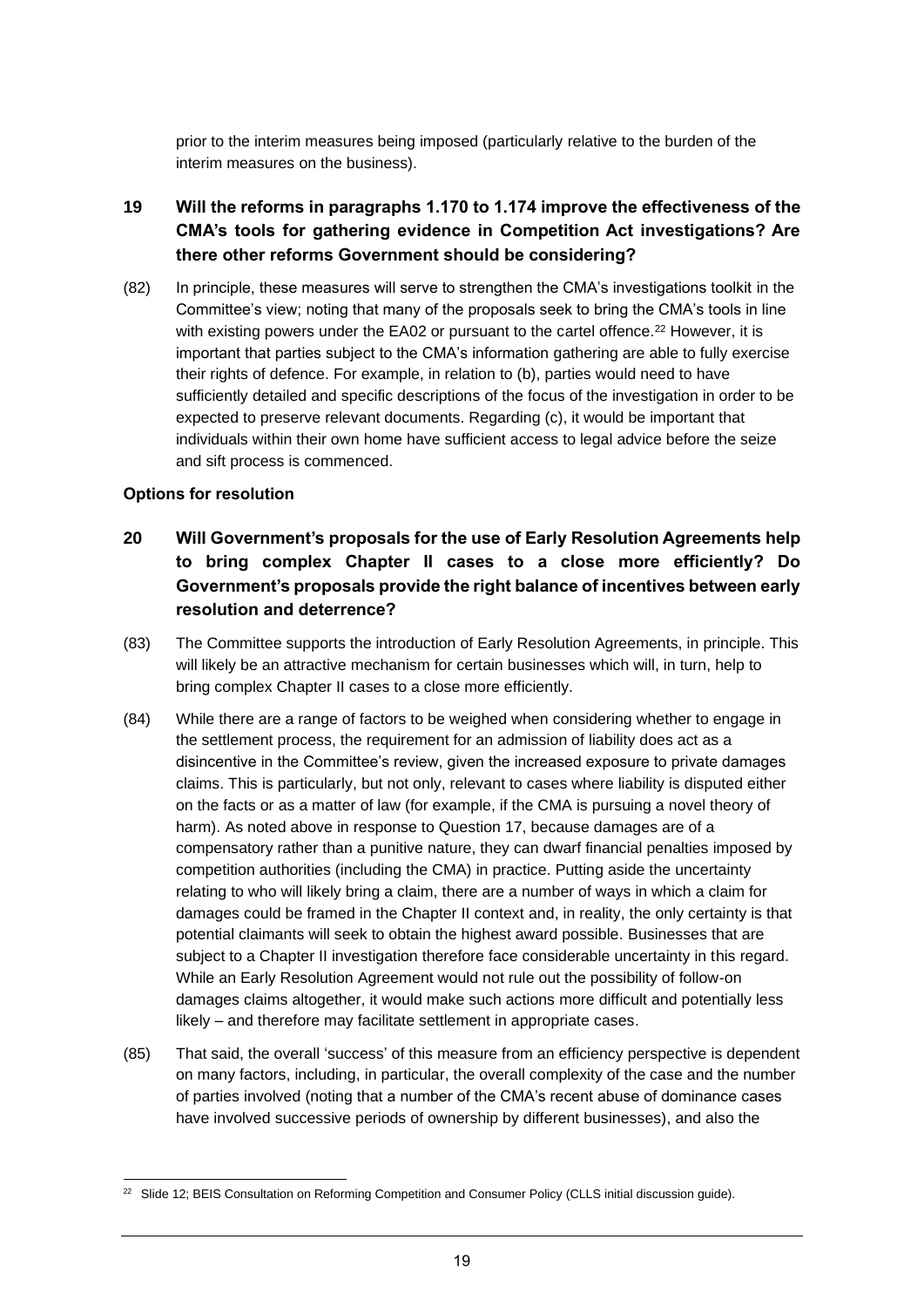stage of the CMA's investigation this mechanism would be available to parties.<sup>23</sup> It is conceivable that an Early Resolution Agreement may not be reached with *all* parties to an investigation and for that reason the resource and time savings may not necessarily be material in practice (while recognising that Chapter II cases would generally be expected to focus on conduct by one dominant undertaking).

- (86) In the Committee's view, the proposal does, in principle, strike the right balance between efficiency and deterrence. Ultimately, businesses which enter into Early Resolution Agreements may still need to make a settlement payment and/or be subject to commitments and a reputational risk still remains (albeit that an admission would not be required).<sup>24</sup> More generally, the CMA's recent appetite for Chapter II cases provides a strong deterrence in and of itself.
- (87) We also note that the CMA has pursued cases where it has investigated under both Chapter I and Chapter II. In this context the ability to settle both types of case in the same or similar ways would be helpful.

# **21 Will Government's proposals to protect documents prepared by a business in order to seek approval for, and operate, a voluntary redress scheme from disclosure in civil litigation encourage the use of these redress schemes?**

- (88) There are clear benefits to incentivising the use of a voluntary redress scheme, including that resolution can be achieved more quickly than pursuing compensation through the courts. For that reason, the Committee agrees, in principle, that the proposal to protect documents prepared by a business in order to seek approval for, and operate, a voluntary redress scheme could help to encourage the use of redress schemes.
- (89) Introducing protections does mean, however, that Government should ensure the voluntary redress scheme system is robust and will ensure fair compensation given the implications of such protections on parties who have suffered harm (who will rarely be in a position to assess for themselves on an informed basis whether a redress scheme is fair). As acknowledged in the Consultation document, any party that considers it has suffered a loss as a result of a competition law infringement can still choose to pursue compensation through the courts – regardless of whether it is entitled to compensation through the voluntary redress scheme. Ultimately, a lack of access to the underlying documents will inevitably make bringing a follow-on damages claim much more difficult.

#### **22 Will Government's proposed reforms help to speed up the CMA's access to file process and by extension the conclusion of the CMA's investigations?**

- (90) The Committee considers that the proposed reforms will help to speed up the CMA's access to file process and, by extension, the conclusion of the CMA's investigations.
- (91) As recognised in the CMA's own guidance, it is essential that parties under investigation are provided – either directly or via external advisers pursuant to a confidentiality ring –

<sup>&</sup>lt;sup>23</sup> Taking the CMA's settlement procedure as an example, the maximum discount available for settlement pre-Statement of Objections is 20%, which falls to 10% for settlements post-Statement of Objections. In practice, it is extremely difficult for businesses to understand the nature of the case against them without having access to the Statement of Objections (which sets out the evidence the CMA proposes to rely on in any Infringement Decision). This is a clear disincentive to engage in the settlement process for many businesses. While the Early Resolution Agreement mechanism, as proposed, is a different mechanism to settlement, these practical considerations remain relevant in the Committees' view.

<sup>&</sup>lt;sup>24</sup> Paragraph 1.181 provides that Government envisages that Early Resolution Agreements would be published by the CMA.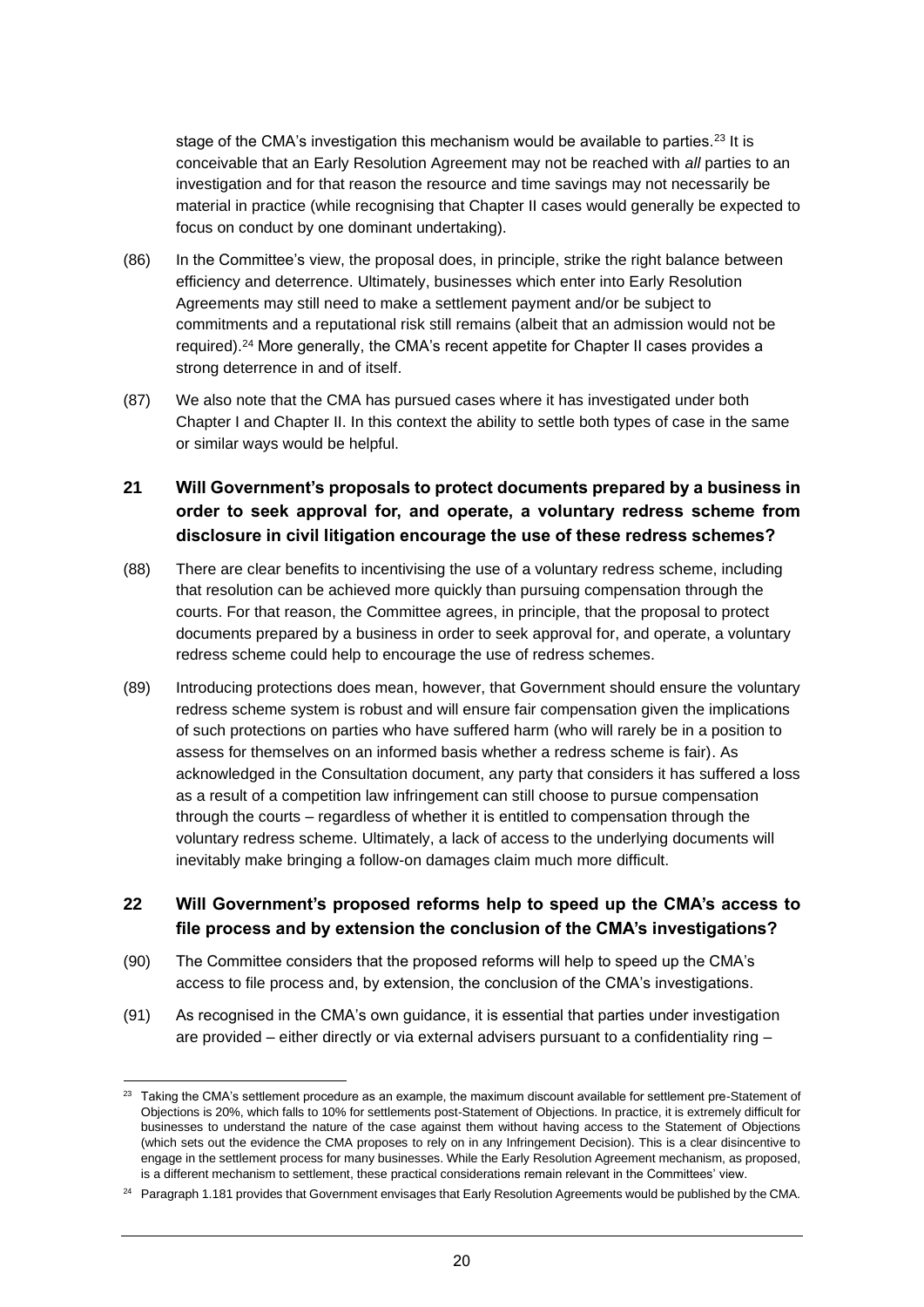with the information on the CMA's file which may be necessary to exercise its rights of defence. The proposal to disclose the relevant materials in *full* in a confidentiality ring not only places parties on a level playing field with the CMA, but also saves considerable time and resource for both the CMA and parties involved in the investigation (including third parties from whom the CMA has requested information in connection with its investigations). This is a welcome development in the Committee's view.

- (92) The Committee also supports the introduction of a standardised approach to confidentiality undertakings, in principle. However, the current need to negotiate the terms suggests that the CMA's current template is not sufficiently robust. For that reason, the Committee strongly suggests that the CMA templates be revamped to ensure these remain "fit for purpose" (i.e., both before the introduction of this measure and on an ongoing basis). For example, ensuring that the provisions relating to the storage and destruction of information held in electronic form reflect current market practices.
- (93) However, the introduction of civil sanctions for breaches of the confidentiality ring is disproportionate. In the Committee's experience, both individual(s) and the firm(s) already take their obligations with regard to confidentiality rings extremely seriously. Both are mindful of the potential reputational damage as a result of a breach of a confidentiality ring and the impact on their respective relationships with the CMA. At most, such penalties should be restricted to egregious breaches only (including, for example, repeat offenders). However, it is notable that the Consultation document does not put forward any evidence to suggest that the existing regime is not providing the necessary incentives.
- (94) The CMA collects considerable quantities of evidence during investigations, and typically only a small proportion of this is relied on by the CMA in any Statement of Objections or infringement decision. It is neither in the interests of the CMA nor the parties under investigation to spend considerable time reviewing such material for confidentiality redactions that the CMA has ultimately not relied on and is irrelevant to its case. Measures such as streamlined access to file and confidentiality rings are therefore helpful in this regard. However, there remains a considerable burden and cost on business in both having to provide and review such material (or at least have their advisers review it via a confidentiality ring), and likewise the CMA in terms of reviewing this material to determine that it is irrelevant. More targeted information gathering by the CMA that limits the amount of irrelevant material that is collected would therefore be desirable, and reforms that make it easier for the CMA to implement confidentiality rings should not be treated as a licence for the CMA to collect increasing amounts of evidence. More targeted information gathering is also likely to help improve the speed of investigations.

## **23 Should Government remove the requirements in the CMA Rules on the decision-makers for infringement decisions in Competition Act investigations?**

(95) In the Committee's view, there is no good reason to remove the requirements from the CMA rules on the decision-makers for infringement decisions in Competition Act investigations. Whilst acknowledging the design of internal decision-making inevitably involves trade-offs, we consider that the existing requirements include important safeguards which should be maintained.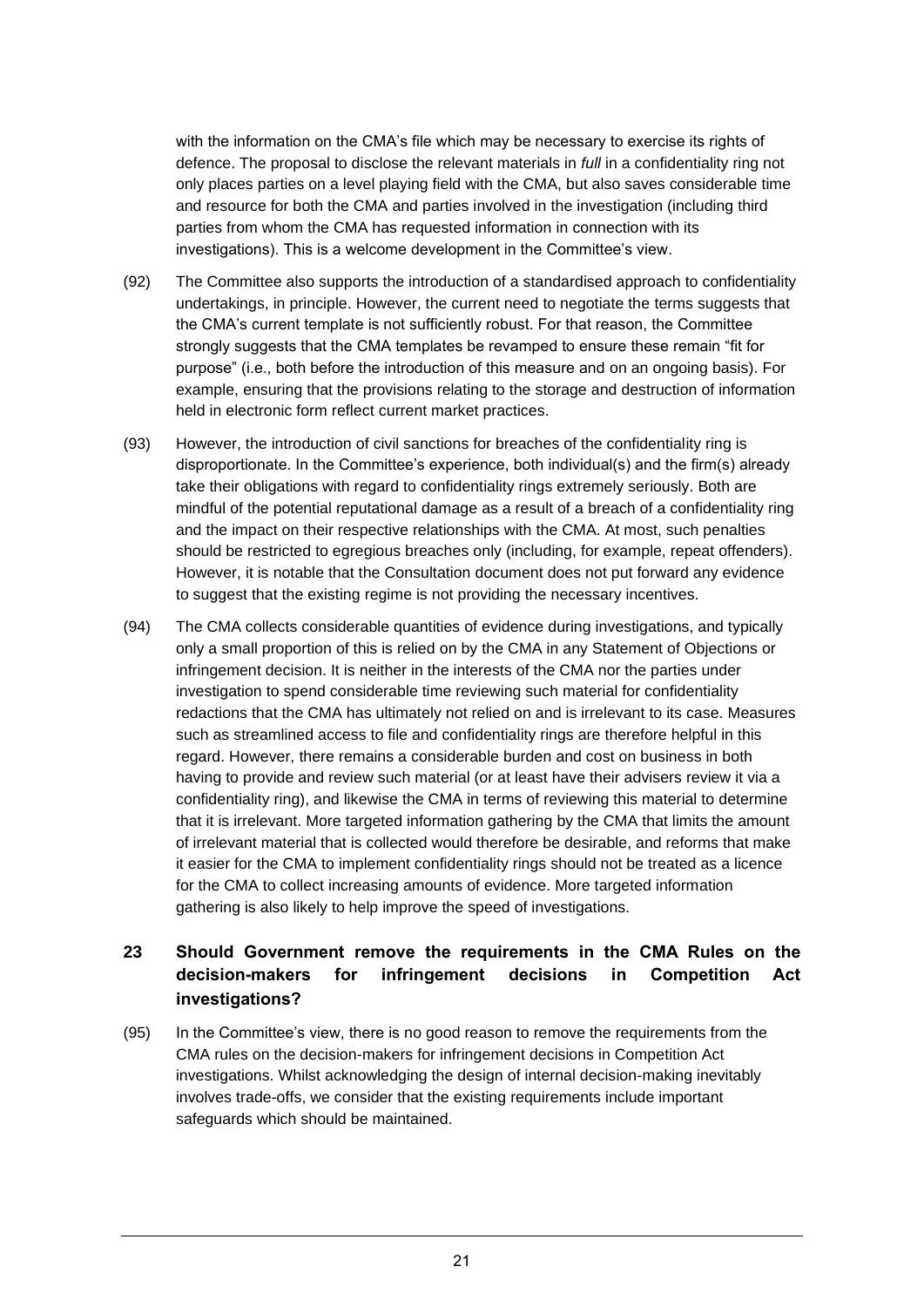# **Appeals**

## **24 What is the appropriate level of judicial scrutiny for decisions by the CMA in Competition Act investigations?**

- (96) The existing 'full merits' standard is the appropriate level of judicial scrutiny of the CMA's decisions in Competition Act investigations. The Committee has previously made detailed submissions on the appropriate standard of judicial scrutiny of CMA decisions in the CA98 context. For BEIS' benefit we briefly summarise the key points of these submissions below – noting that the Committee's views have not changed in this respect.
- (97) In the Committee's view, changing the level of scrutiny to a 'judicial review' standard would critically undermine the Competition Appeal Tribunal's ("**CAT**") ability to "*provide robust quality assurance of the CMA's interpretation of competition law"* (one of Government's key objectives)<sup>25</sup> and risks violating the fundamental requirements of Article 6 of the European Convention on Human Rights ("**ECHR**").<sup>26</sup> There is no valid basis on which to shift to a judicial review standard given the severity of what is at stake.<sup>27</sup> Indeed, the Consultation document notes that businesses generally appear supportive of the merits-based review system, but Government otherwise welcomes views.<sup>28</sup>
- (98) While it is laudable to minimise end-to-end duration and the cost of decision-making, correct decision-making should not be sacrificed in the interests of perceived speed. In any event, a full merits review is not inconsistent with this goal, because robust, predictable and correct decision-making, as promoted by a full merits review, leads to a number of real benefits for consumers, businesses and markets as a whole. For example, businesses are able to better assess whether conduct complies with competition law and more confidently make decisions. Furthermore, they do so assured that they will be penalised only for conduct which is genuinely unlawful. This is important for businesses investing into the UK. It is also consistent with standards in the USA and other major common law jurisdictions, which are a source of much inward investment.
- (99) Consideration must also be given to the CMA's own administrative process, which in a CA98 case can extend for years – during which the CMA will continue to gather evidence and may ultimately restate its case multiple times.<sup>29</sup> Either it is recognised that this is due to the complexity of a case – which should be reflected in the time allowed for appeal – or the CMA must be more disciplined and conclude cases much more swiftly.
- (100) We also understand that the Government may have a concern that the CMA is spending unnecessary time 'gold-plating' its decisions to minimise the risk of a successful appeal. This would point towards a failure in terms of the CMA's internal procedures regarding its decisions, and is not a justification for watering down parties' rights of appeal. Ultimately, whether parties might successfully appeal a CMA decision will depend upon the strength of

<sup>25</sup> *Reforming Competition and Consumer Policy: Driving growth and delivering competitive markets that work for consumers*, July 2021, paragraph 1.205.

 $26$  Restricting the grounds on which a company can appeal in circumstances where: (i) the CMA acts as investigator, prosecutor, and judge; and (ii) the penalties are so severe, it risks violating the requirements of Article 6 of the ECHR.

<sup>&</sup>lt;sup>27</sup> A Competition Act infringement decision can have severe consequences for the company being investigated and its management / directors. This includes not only the financial penalties imposed on the company concerned, but also possible director disqualification and criminal enforcement. It is therefore essential that the facts in each alleged infringement are capable of ultimately being assessed and determined by an expert and impartial court.

<sup>&</sup>lt;sup>28</sup> Consultation, paragraph 1.204.

<sup>&</sup>lt;sup>29</sup> For example, by issuing (multiple) Supplementary Statement of Objections.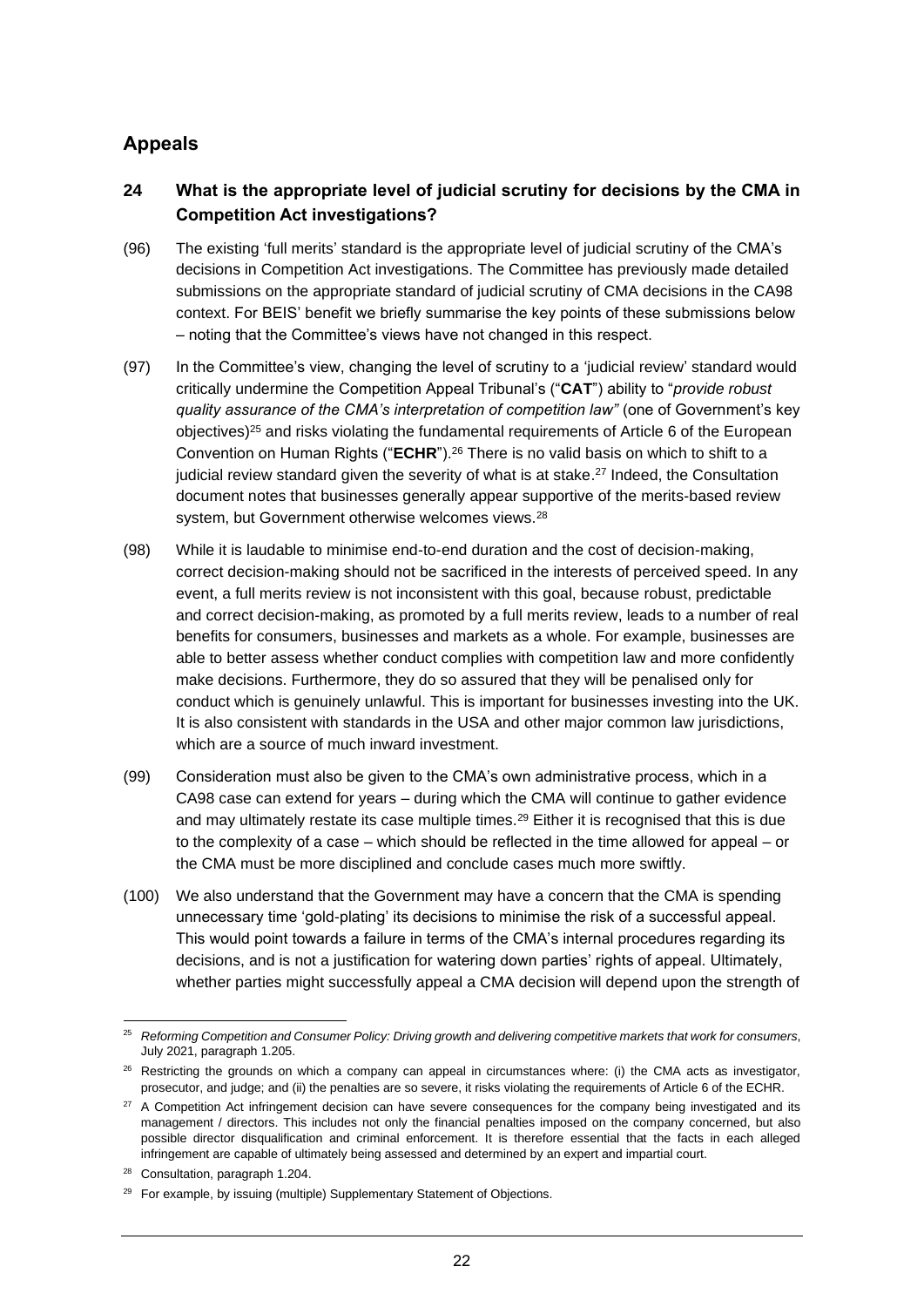the evidence and whether the CMA's has undertaken a correct and reasonable analysis of that evidence – which are fundamental to whether there has been an infringement (and therefore is not gold-plating).

- (101) Addressees of CA98 decisions do not typically bring appeals, and the appeals that are brought rarely result in the regulator's decision being overturned. For example, only eight of the 38 (21%) CA98 infringement decisions launched by the CMA or OFT since 2008 have resulted in an appeal to the CAT. Of these eight appeals, only one was upheld by the CAT. This means that only 3% of all CA98 infringement decisions since 2008 have been overturned. There is therefore questionable merit in introducing significant changes that restrict the CAT's review of CMA decisions in circumstances where addressees are already unlikely to bring appeals. The Committee does not consider that either the rate of appeals or the rate of *successful* appeals is sufficiently regular to deter the CMA from launching CA98 investigations or reaching infringement decisions.
- (102) The CMA is not infallible and the system should not be designed on the basis that appeals are to be discouraged where there is a genuine grievance.
- (103) Moreover, a switch to a judicial review standard of review is unlikely to result in speedier decision-making:
	- Appeals before the EU's General Court and Court of Justice, although conducted on somewhat more limited grounds than a full merits review, generally take significantly longer than appeals before the CAT;
	- A judicial review decision may not resolve the issue it may be necessary to remit the matter to the administrative body, thereby lengthening the end-to-end decisionmaking process;
	- A change to the standard of review will result in a new wave of litigation in order to determine how that new standard should apply. We expect that the outcome of this litigation will take a long time to play out, not least because of the piecemeal way in which such litigation develops; and
	- A change to the standard of review will not assist the far more significant part of the end-to-end decision-making process (i.e., the administrative stage by the regulator), which in our experience is consistently longer than appeals before the CAT (see Annexes  $1 - 3$ ).  $30$
- (104) In any event, changing the level of judicial scrutiny of CMA infringement decisions would create inconsistencies in relation to the private enforcement of competition law. For example, in a follow-on action for damages the CMA's decision is binding and the defendant would have only limited grounds on which to challenge this decision. In contrast in stand-alone private actions there would be a full consideration of the merits of the case. The lack of a merits-based review would therefore affect rights of defence in civil litigation.

 $30$  Annex 1 sets out, on an annual basis, the average period of time between the key stages of CA98 cases. The data shows that the average length of the administrative procedure far outstrips the time spent on the appeals process. On average, the OFT/CMA spent more than 20 months to issue an SO during an investigation and, on average, a further 15 months engaging with the parties before the final decision. The short duration of CAT hearings cannot reasonably be regarded as adding materially to the duration of the "end to end" process.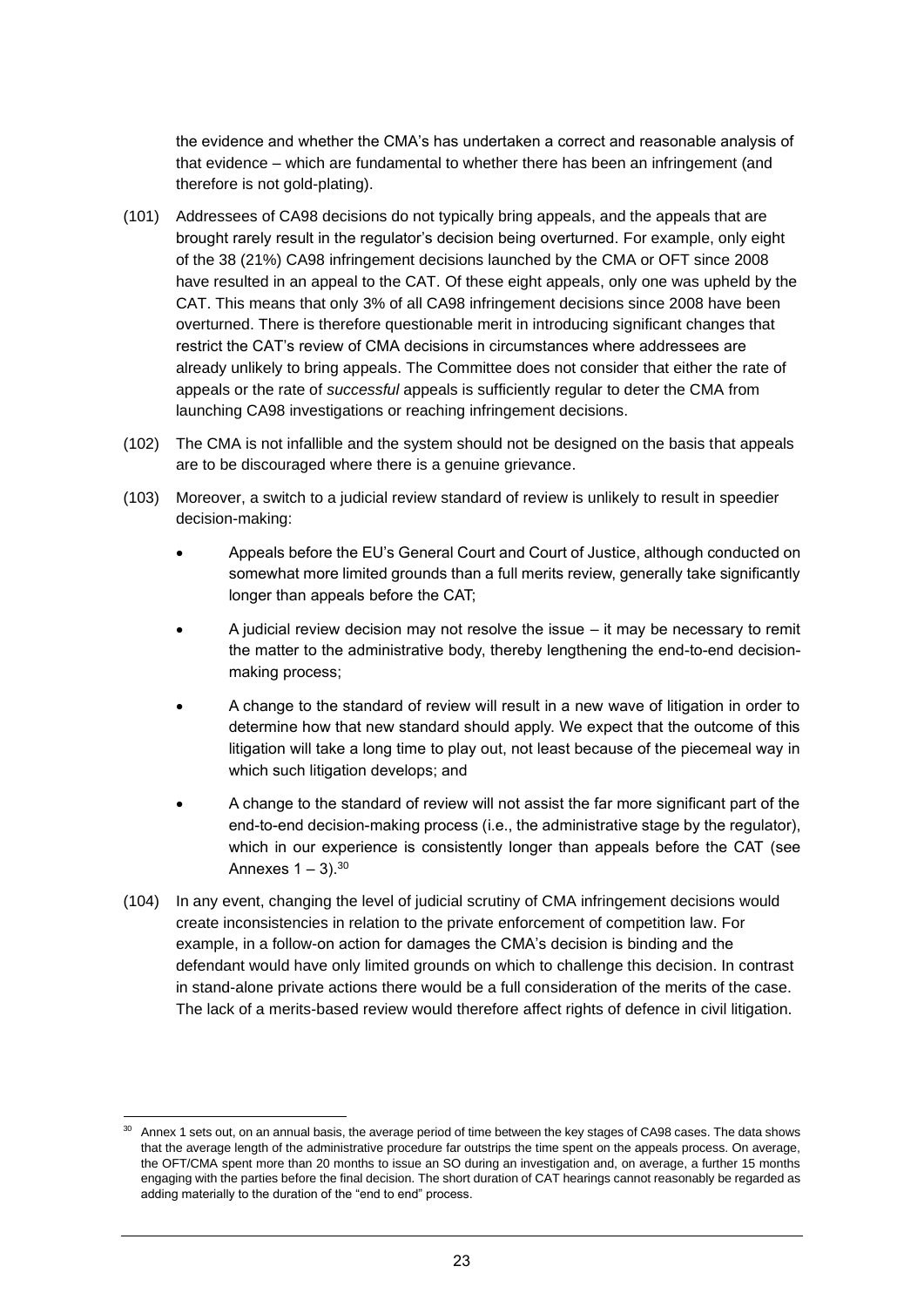- **25 What is the appropriate level of judicial scrutiny for decisions by the CMA in relation to non-compliance with investigative and enforcement powers, including information requests and remedies across its functions?**
- (105) The Committee considers that the merits-based review standard is the appropriate level of judicial scrutiny for decisions by the CMA in relation to non-compliance with investigative and enforcement powers. It is worth noting that the Consultation comes at a time when the "rate of the" CMA's infringement decisions is accelerating, and the corresponding quantum fines are increasing.
- *(106)* As noted above in response to Question 24, a narrower judicial review standard of appeal may encourage regulators to conduct a more restricted analysis and to provide the bare minimum of reasons. The CMA is not infallible and such a move would place it at risk of being considered an unfair regulator. Again, this move would erode respect for the UK as a fair place to do business.
- **26 Are there reforms which fall outside the scope of Government's recent statutory review of the 2015 amendments to the Tribunal's rules which would increase the efficiency of the Tribunal's appeal process for Competition Act investigations?**
- (107) As noted in previous submissions to BEIS, in the Committee's view, there are some additional changes that could be considered which would help to increase the efficiency of the Tribunal's appeal process for Competition Act investigations. These include the following (both of which have been raised in previous CLLS submissions):
	- Measures to ensure that the timetable as set out in the CAT's rules is complied with, in particular, ensuring that the competition authority's defence is filed within six weeks of the date on which it received a copy of the Notice of Appeal, and granting extensions only in exceptional circumstances; and
	- Potentially, moving to a prosecutorial model, whereby the statement of objections sets out the competition authority's case, and the accused presents its defence before the CAT, which then reaches a final decision, that can be appealed to the Court of Appeal on a point of law only. This is not an approach that is recommended by the CLLS at this stage, as further analysis and consideration would be required in putting forward the case for such a change, but it would be likely to reduce the "end-to-end" duration of CA98 cases.<sup>31</sup>

# **Investigative powers and penalties**

- **27 Will the new investigative powers proposed help the CMA to conclude its investigations more quickly? Are the proposed penalty caps set at the right level? Are there other reforms to the CMA's evidence gathering powers which Government should be considering?**
- (108) In the Committee's view, the proposal to increase penalties for non-compliance with CMA investigations is entirely disproportionate (even in respect of larger businesses).

<sup>&</sup>lt;sup>31</sup> CLLS response to Tyrie proposals; 3.17.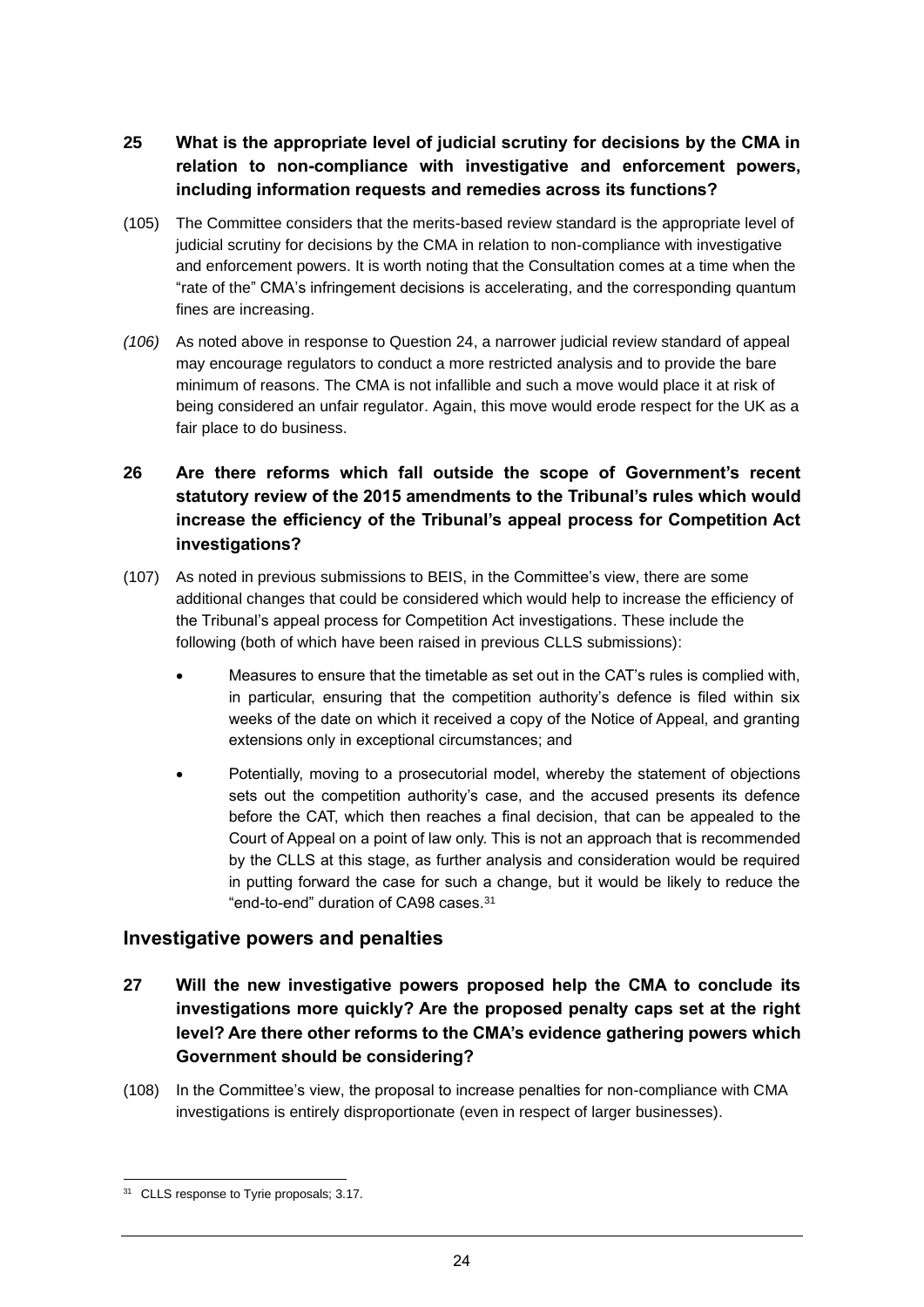- (109) The Committee acknowledges the need for the CMA to conduct investigations efficiently and to obtain accurate information from respondents. However, it is not clear that the CMA's existing evidence gathering tools are currently preventing it from achieving these aims. Neither the Consultation nor the Penrose Report cite any evidence of CMA cases being disrupted or hindered by an inability to obtain information from respondents.
- (110) In the Committee's experience, the vast majority of companies already take their obligations when responding to the CMA's requests extremely seriously. Companies are mindful not only of the financial consequences and possible individual liability, but also the potential reputational damage of failing to comply with the CMA's requests. The CMA's existing tools already act as a sufficient deterrent to stop companies providing late, incomplete or misleading information. Increasing these penalties would yield little incremental benefit to the CMA (in terms of being able to conclude investigations more quickly) and could potentially be counterproductive to the CMA's stated aims.
- (111) If, however, Government insists on introducing penalties at the levels proposed, the CMA's information gathering processes demand scrutiny. In practice, there is a notable imbalance of power in relation to deadlines for, and the scope of, information requests. It is also often the case that information is harder to obtain than was anticipated by the CMA at the time it was requested (typically because the business does not hold the information in the exact form requested and so additional work is required to extract and represent the relevant information). Furthermore, the Committee submits that penalties should be restricted to egregious breaches only (including for example, repeat offenders).

#### *Personal accountability for the provision of evidence*

- (112) The Committee considers that this proposal places an unrealistic burden on the director providing the declaration and would likely be counterproductive to the Consultation's aims. The CMA's requests for information often capture thousands of potentially responsive documents across the respondent's business and require contributions from a large number of people within the business to complete. This is especially true for larger businesses and this issue will only become more acute as businesses move their operations to digital platforms. It is, therefore, unrealistic to assume that one individual could provide a declaration that a company's response is fully complete and correct.
- (113) If this proposal is adopted, then the Committee's expectation is that directors will not be prepared to provide signed declarations under current conditions. We expect that the CMA will either have to send more targeted information requests (which will yield fewer responsive documents) or provide companies with significantly longer to respond to requests. Therefore, the net effect of this proposal will be to reduce the CMA's information gathering capabilities and the speed at which it can gather information.
- (114) In any event, as noted above, the Committee considers that the CMA's existing information gathering powers are already sufficient. If, however, this change was adopted, then the Committee suggests limiting its scope, such that directors provide confirmation that the responding firm has followed a specified approach / methodology when producing its response to the CMA's information request.

*A wider prohibition against providing false or misleading information to the CMA* 

(115) The Committee agrees with the rationale behind this proposal provided that it does not (inadvertently) compel firms to respond to voluntary requests for information.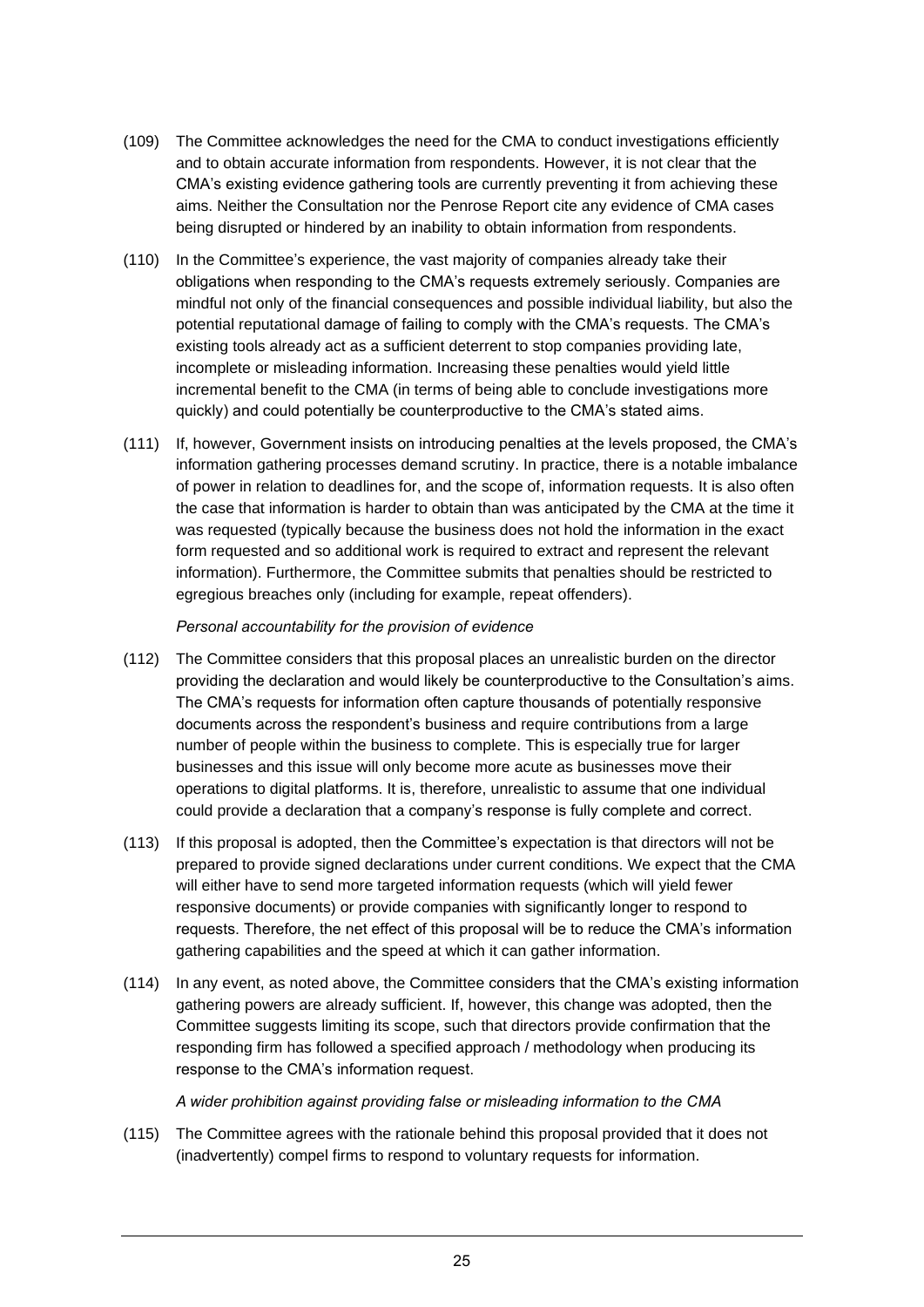- **28 Will the new enforcement powers proposed improve compliance? Are the proposed penalty caps at the right level? Are there other reforms to the CMA's enforcement powers which Government should be considering?**
- (116) [As submitted previously, we agree that it is desirable for the CMA to have stronger powers to enforce breaches of UILs and remedies as part of the markets regime.]
- (117) However, the Committee does not support the introduction of civil fines for individuals for competition law infringements: existing sanctions (director disqualification, criminal cartel offence) provide considerable deterrence already and D&O insurance may undermine any additional deterrence. The CMA already has the criminal cartel offence available to it – but is not using it – so the availability of penalties does not appear to be the issue here. The CMA is using its director disqualification powers more frequently, and has publicly stated that it will continue to do so. If civil penalties were introduced, then there is a need for robust rights of defence and means of preserving leniency incentives. Fines should be limited to a clearly defined category of hardcore infringement.
- (118) For completeness, the Consultation notes that any penalties imposed by the CMA "*will be appealable by the company affected".<sup>32</sup>* For the reasons outlined in response to Questions 24 and 25 above, the Committee is strongly of the view that this should be a "full merits" standard rather than a judicial review standard.

#### **29 What conditions should apply to the CMA's use of investigative assistance powers to obtain information on behalf of overseas authorities?**

(119) The Committee supports the ongoing cooperation between the CMA and other international regulators to enforce competition law. However, we agree that there must be procedural safeguards that the CMA has to satisfy before it can obtain information on behalf of overseas authorities. To that extent, the Committee agrees with the conditions proposed in paragraph 1.245.

#### **Consumer rights and consumer law enforcement**

- (120) In the Committee's view, reform of the to the consumer regime are an important and overdue part of the overall approach to the reforms. In recent years, competition law has increasingly been used to address concerns to which it is not necessarily best suited and which are in our view more appropriately dealt with within the remit of consumer law. Developing a more effective consumer law regime and the CMA's competence in this area is, therefore, a welcome development. In many instances, where consumer detriment is not caused by a lack of competition and, even when there is a distortion arising from an existing relationship (e.g., with subscription customers trying to end a relationship), consumer powers can often be used more effectively and directly to benefit consumers and efficiently address poor practices.
- (121) The Consultation deals with issues across several different pieces of consumer legislation but the Committee is particularly concerned by proposals for a civil judicial review standard of appeal across the board. In line with the views expressed above in relation to competition law, the Committee is firmly of the view that a 'full merits' standard of review is appropriate, particularly where the offence is quasi-criminal and the penalties are severe.

<sup>&</sup>lt;sup>32</sup> Paragraph 1.230.